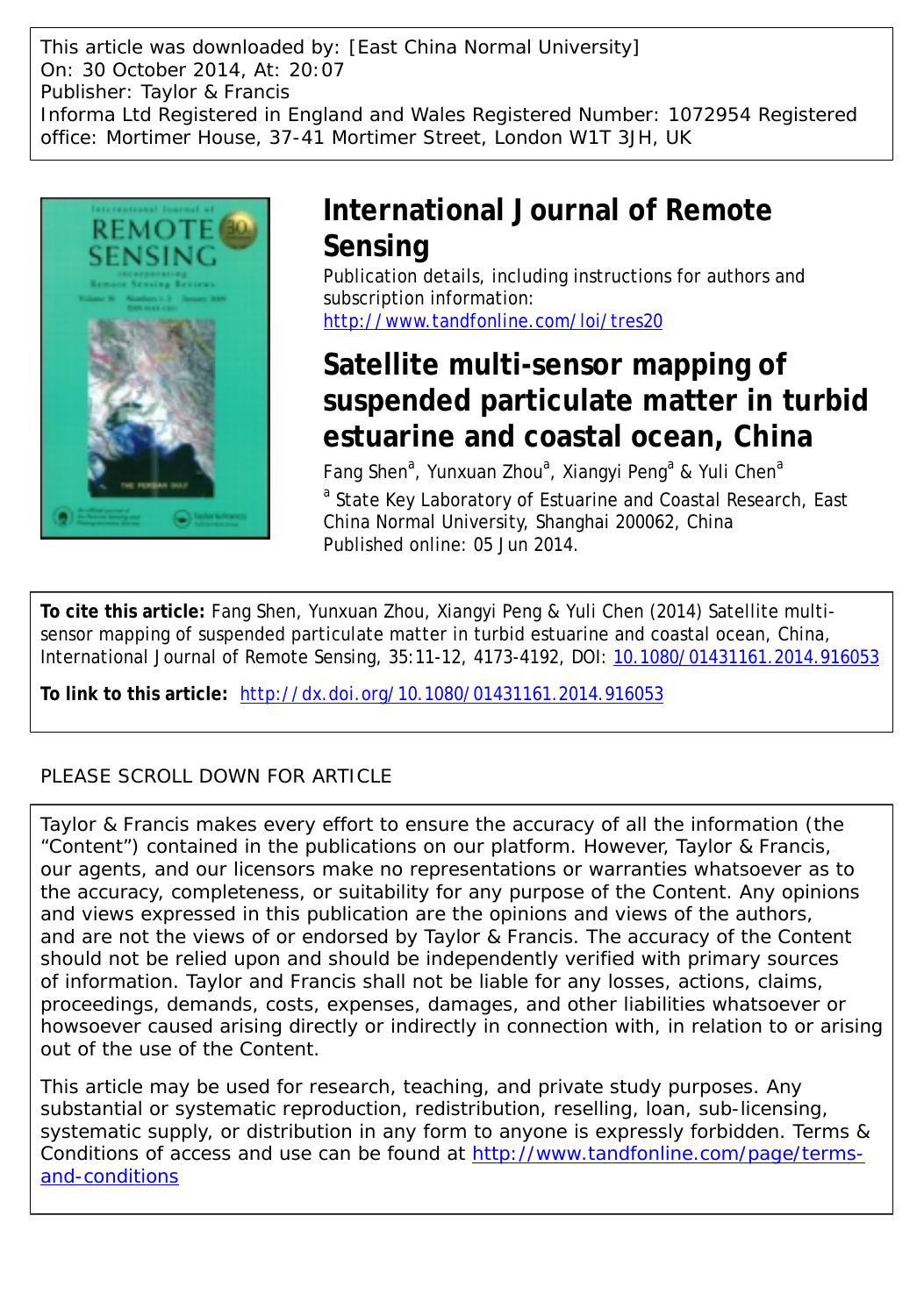

### Satellite multi-sensor mapping of suspended particulate matter in turbid estuarine and coastal ocean, China

Fang Shen\*, Yunxuan Zhou, Xiangyi Peng, and Yuli Chen

State Key Laboratory of Estuarine and Coastal Research, East China Normal University, Shanghai 200062, China

(Received 15 July 2013; accepted 21 November 2013)

In this work, five ocean-colour sensors, the Moderate Resolution Imaging Spectroradiometer aboard the Terra satellite (Terra MODIS), Moderate Resolution Imaging Spectroradiometer aboard the Aqua satellite (Aqua MODIS), Medium Range Imaging Spectrometer aboard the Environmental Satellite (Envisat MERIS), Medium Resolution Spectral Imager aboard the FY-3 satellite (FY-3 MERSI), and Geostationary Ocean Colour Imager (GOCI), were selected to examine the compatibility of an algorithm proposed for suspended particulate matter (SPM) retrieval and concordance of satellite products retrieved from different ocean-colour sensors. The results could effectively increase revisit frequency and complement a temporal gap of time series satellites that may exist between on-orbit and off-orbit. Using in situ measurements from 17 cruise campaigns between 2004 and 2012, the SPM retrieval algorithm was recalibrated so as to be universal and adapted for multi-sensor retrievals. An inter-comparison of multi-sensor-derived products showed that GOCI-derived SPM and Envisat MERIS-derived SPM had the best fitting on a 1:1 scatterplot, with a statistic regression slope of 0.9617 and an intercept of 0.0041 (in units of  $g \mid^{-1}$ ), respectively. SPM products derived from three sensors with nearly synchronous transit, Envisat MERIS, Terra MODIS, and FY-3 MERSI, exhibited excellent accordance with mean differences of 0.056, 0.057, and 0.013 g  $I^{-1}$  in three field fixed stations, respectively, in the Yangtze estuary. Terra MODIS-derived SPM with GOCI-derived SPM, except in the high SPM waters of Hangzhou Bay, and Aqua MODIS-derived SPM with GOCI-derived SPM, except in the moderate SPM waters of the South Branch and south of the Subei Coast, showed a good correspondence. Meanwhile, synchronous multi-sensor-derived SPM with concurrent in situ SPM time series observed in fixed field stations mostly displayed a good correspondence. Results suggest that the algorithm is feasible and compatible for SPM retrieval by multiple sensors.

#### 1. Introduction

Suspended particulate matter (SPM) not only plays an important role in the construction and evolution of estuarine, coastal, and continental geomorphology, and harbour and dredging engineering of navigation channels (El-Asmar and White [2002](#page-18-0)), but also has significant impacts on estuarine, coastal water quality, and ecosystems (Schoellhamer, Mumley, and Leatherbarrow [2007](#page-19-0)). Light attenuation due to the presence of SPM in the water affects phytoplankton photosynthesis (Krause-Jensen and Sand-Jensen [1998\)](#page-19-0), which is closely associated with marine ecology and biogeochemistry. This interaction between land and ocean in turbid coastal waters, e.g. in the Yellow Sea and East China Sea, is also a key research topic (Figure  $1(a)$ ).

<sup>\*</sup>Corresponding author. Email: fshen@sklec.ecnu.edu.cn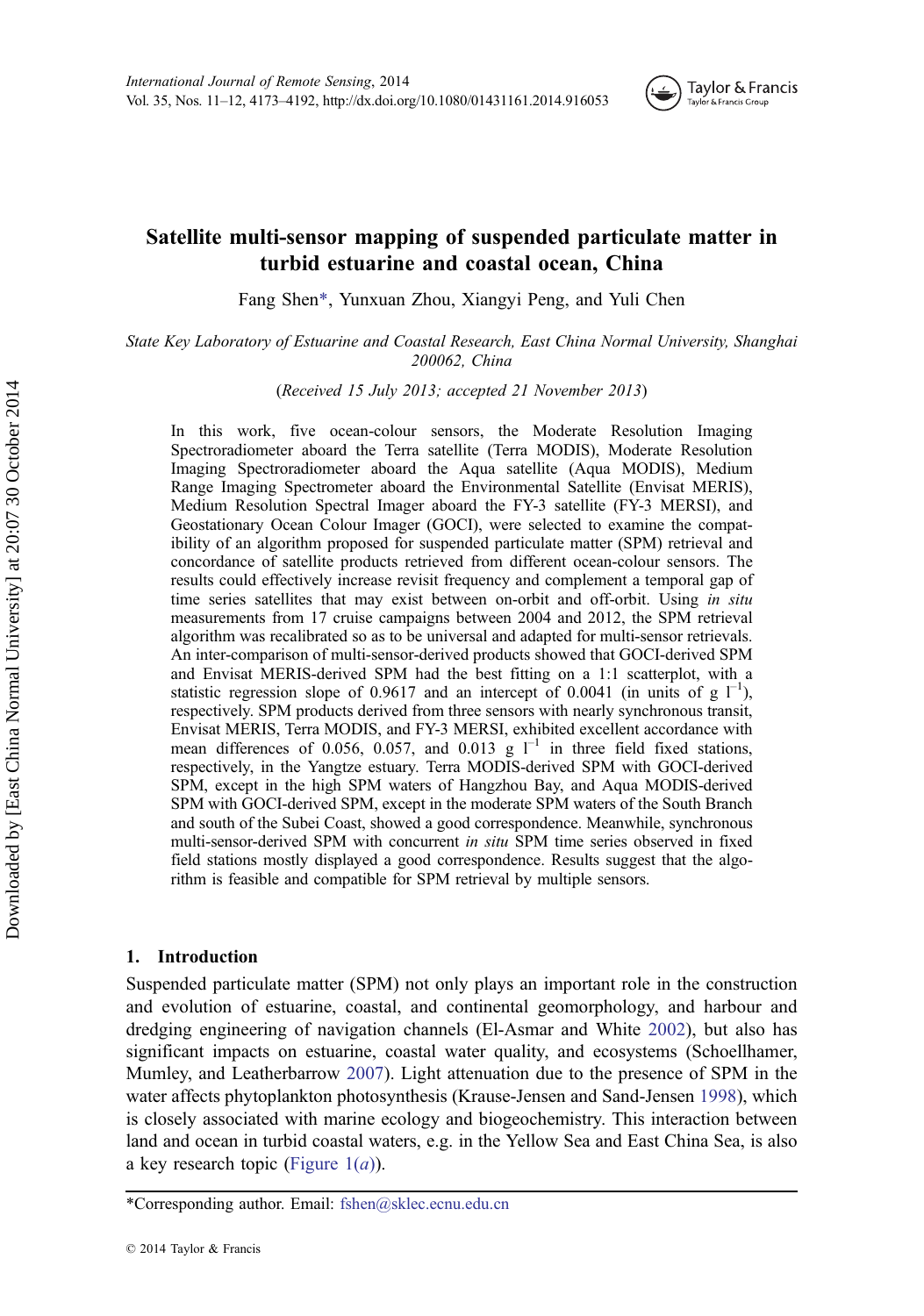<span id="page-2-0"></span>

Figure 1. Maps of the study area. (a) FY-3 MERSI RGB composite of 686, 565 and 443 nm; (b) FY-3 MERSI retrieved SPM concentration;  $(c)$  location map of fixed stations in the Yangtze estuary.

Ocean satellite observations have achieved remarkable results since ocean-colour sensors were successively launched (McClain [2009\)](#page-19-0), with 13 sensors functioning between 1996 and 2011 and eight polar-orbiting ocean-colour sensors currently in orbit [\(http://](http://ioccg.org/sensors) [ioccg.org/sensors](http://ioccg.org/sensors)/). To achieve a sustainable understanding of the effects of climate change on the global ocean environment and ecosystem, an advance development of the next generation of ocean-colour missions has been planned and 10 more polar-orbiting ocean-colour sensors have been scheduled [\(http://ioccg.org/sensors/](http://ioccg.org/sensors/)). An effort to merge the data products from several sensors has been made (Gregg and Woodward [1998](#page-18-0); Maritorena and Siegel [2005;](#page-19-0) Pottier et al. [2006](#page-19-0); Maritorena et al. [2010](#page-19-0)), and in recent years the consistency of multiple sensor products in case-1 waters has been examined (Morel et al. [2007\)](#page-19-0). The benefits of such work can increase spatial and temporal coverage in ocean observations and complement a temporal gap of time series of satellites that may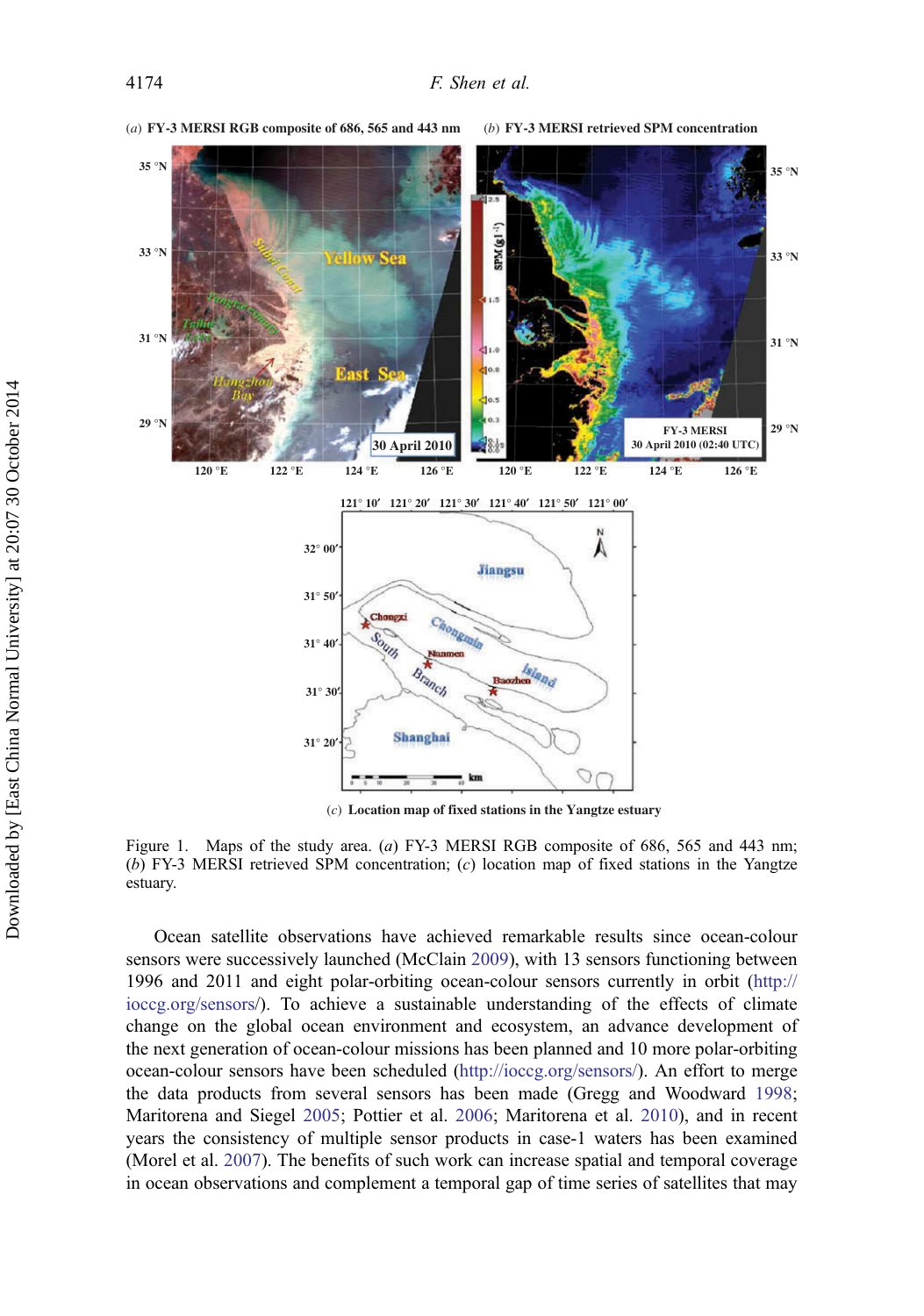exist between on-orbit and off-orbit. Moreover, blended multi-sensor products can enhance matchup probability (IOCCG [2007](#page-18-0)).

The objective of this work was to examine the compatibility of an algorithm we developed for SPM retrieval and the concordance of the retrieved products using satellite data from different ocean-colour sensors. Five ocean-colour sensors, the Moderate Resolution Imaging Spectroradiometer aboard the Terra satellite (Terra MODIS), Moderate Resolution Imaging Spectroradiometer aboard the Aqua satellite (Aqua MODIS), Medium Range Imaging Spectrometer aboard the Environmental satellite (Envisat MERIS), Medium Resolution Spectral Imager aboard the FY-3 satellite (FY-3 MERSI), and Geostationary Ocean Colour Imager (GOCI), were selected for this objective. An effort was made in this work to expand the application of Chinese satellites, e.g. the SPM retrieved using FY-3 MERSI data (see Figure  $1(b)$ ) as well as to compare intersensor products. The motivation for this originated from the mapping of SPM products from FY-3 MERSI, which have rarely been published in official websites and literature. Although FY-3 is a meteorological satellite, the MERSI sensor as its payload can be suitable for ocean applications because of its bands that are specially designed for ocean colour (details in Section 2.1).

#### 2. Satellite data and in situ data

#### 2.1. Ocean colour sensors

Ocean-colour sensors are designed to retrieve the spectral distribution of upwelling radiance just above the sea surface (the water-leaving radiance), which is then used to estimate a number of geophysical parameters (IOCCG [2008\)](#page-18-0). Because less than 10% of the radiance measured originates from the water components, ocean-colour sensors require a high signal-to-noise ratio. The quantitative estimation of water components and concentrations, and even biogeochemical variables, in the optically complex coastal waters demands an elaborate and large number of spectral bands (IOCCG [2000](#page-18-0)). Moreover, monitoring estuarine and coastal areas needs remote-sensing data with high spatial resolution. The high variability of the estuarine and coastal environment due to short time-scale tidal variations promotes the ocean-colour community to develop geostationary ocean-colour satellite missions with high-frequency observations. In this work, considering the prevalence of ocean-colour products and applications, satellite data for SPM retrieval from four on-orbit sensors – polar (Terra MODIS, Aqua MODIS, and FY-3 MERSI) and geostationary (GOCI) – and from the Envisat MERIS (which recently died) were chosen. The characteristics of the five sensors are listed in [Table 1.](#page-4-0)

The two MODIS instruments, respectively mounted on the Terra (1999–present) and Aqua (2002–present) satellites, with three modes of spatial resolution of 250, 500, and 1000 m, can be programmed to conduct measurements around 10:30 local time (crossing time of Terra) and 13:30 (crossing time of Aqua). The MODIS sensor is designed to have 36 bands covering a spectral range from 0.4 µm (visible) to 14.4 µm (thermal infrared), among which there are two bands with a spatial resolution of 250 m that are more suitable for estuarine and coastal applications.

MERIS, which was initially designed for coastal applications, mounted on the Envisat satellite (2002–2012), was launched by the European Space Agency (ESA) with a full and reduced spatial resolution of 300 and 1200 m and 1–3 day revisit time. Its full resolution and 15 elaborate ocean-colour band settings have special abilities to observe optically complex estuarine, coastal, and inland waters. The Sentinel-3 Ocean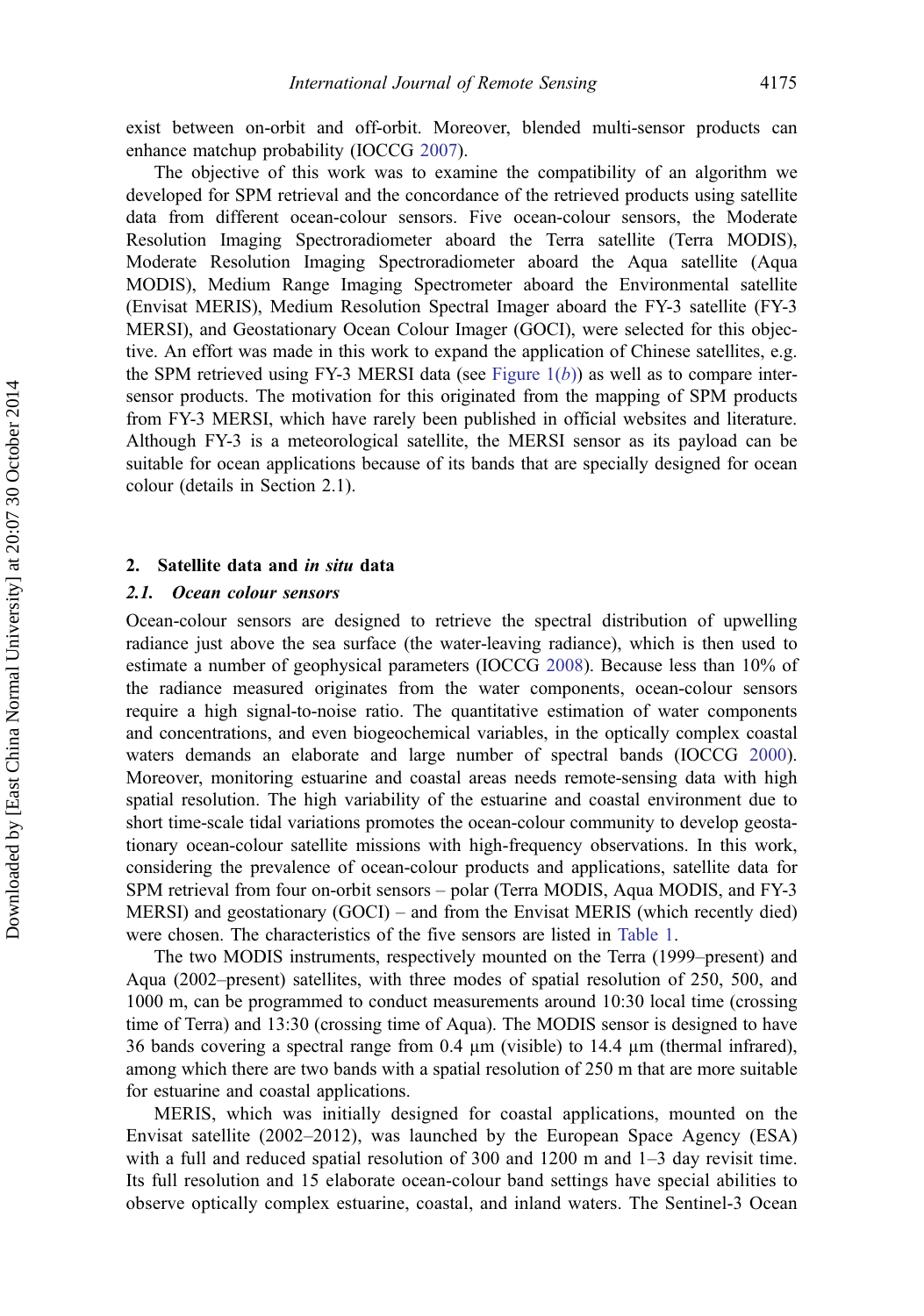| Granule features                      | Terra/aqua<br><b>MODIS</b> | Envisat<br><b>MERIS</b> | <b>FY-3 MERSI</b>      | GOCI                       |  |
|---------------------------------------|----------------------------|-------------------------|------------------------|----------------------------|--|
| Orbit                                 | Polar                      | Polar                   | Polar                  | Geostationary              |  |
| Altitude (km)                         | 705                        | 800                     | 836                    | 35,786                     |  |
| Swath (km)                            | 2330                       | 1150                    | 2400                   | 2500                       |  |
| Ocean bands $&$ other 1 km: 412, 443, |                            | 412, 443, 490,          | 1 km: 412, 443, 490,   | 412, 443,                  |  |
| bands $(nm)$                          | 488, 531, 551,             | 510, 560,               | 520, 565, 650, 685,    | 490, 555,                  |  |
|                                       | 667, 678, 748,             | 620, 665,               | 765, 865; 250 m:       | 660, 680,                  |  |
|                                       | 869: 250 m:                | 681, 709,               | 470, 550, 650, 865.    | 745, 865                   |  |
|                                       | 654, 858                   | 779, 865                | 1125                   |                            |  |
| SNR range                             | 750 to 1087                | > 500                   | $NE\Delta\rho$ : 0.05% | 750-1000                   |  |
| Revisit                               | 2 day $(a.m./p.m.)$        | $1-3$ day               | $1-3$ day              | 8 day (1 hour<br>interval) |  |
| Spatial resolution (m) $250/500/1000$ |                            | 300/1200                | 250/1000               | 500                        |  |

<span id="page-4-0"></span>Table 1. Features of five ocean-colour sensors.

and Land Colour Instrument (OLCI) is a continuity of the MERIS capability and is expected to be launched in 2014. The OLCI marks a new generation of measurements over oceans and land, with improvements in an increased number of spectral bands (from 15 to 21), mitigation of sunglint contamination, and complete coverage over oceans at 300 m (Donlon et al. [2012](#page-18-0)).

MERSI was installed on FY-3A (2008–present) and FY-3B (2010–present) Chinese polar-orbiting meteorological satellites (<http://fy3.satellite.cma.gov.cn>/) with a spatial resolution of 250 and 1000 m. It has 19 spectral bands covering 0.41 to 2.13 μm and one thermal infrared band centred at 11.25 μm, among which five bands (including four visible bands and one thermal infrared band) are with 250 m resolution, and 15 bands (nine ocean bands and six other bands) with 1000 m resolution (Sun et al. [2012](#page-19-0)).

The GOCI (2010–present), launched by the Korea Ocean Satellite Centre, is the first ocean-colour instrument mounted on a geostationary-orbiting Communication Ocean and Meteorological Satellite in the world at present (Choi et al. [2012\)](#page-18-0). It scans a fixed ground area of 2500 km  $\times$  2500 km with the spatial coverage centred in the geographic coordinates of 36° N and 130° E (Ryu et al., [2012\)](#page-19-0). The GOCI has eight spectral bands covering the visible to near-infrared spectral range with a spatial resolution of 500 m. The unique feature of the GOCI is its high frequency revisit time (1 hour interval), eight times per day from 00:15 UTC to 07:45 UTC. Hence, it is particularly appropriate for observing sediment transportation and ecosystem dynamics in estuaries and coasts.

#### 2.2. Multi-sensor ocean colour products

MODIS level 1 products by region-of-interest or band were obtained from the NASA website ([http://ladsweb.nascom.nasa.gov/\)](http://ladsweb.nascom.nasa.gov/) of the Level 1 and Atmosphere Archive and Distribution System (LAADS). Two data products of the MODIS level 1 – MOD02 from the MODIS Terra and MYD02 from the MODIS Aqua – contain the top of atmosphere (TOA) radiance calibrated. As a trade-off of relatively lower spectral resolution, the satellite data product of a relatively higher spatial resolution is able to depict clearly the heterogeneity of SPM spatial distribution in small-sized estuaries and mitigate contamination by neighbouring land pixels, and is therefore more suitable for estuarine SPM retrieval. Two spectral bands with full spatial resolution  $(250 \text{ m})$  – one in the visible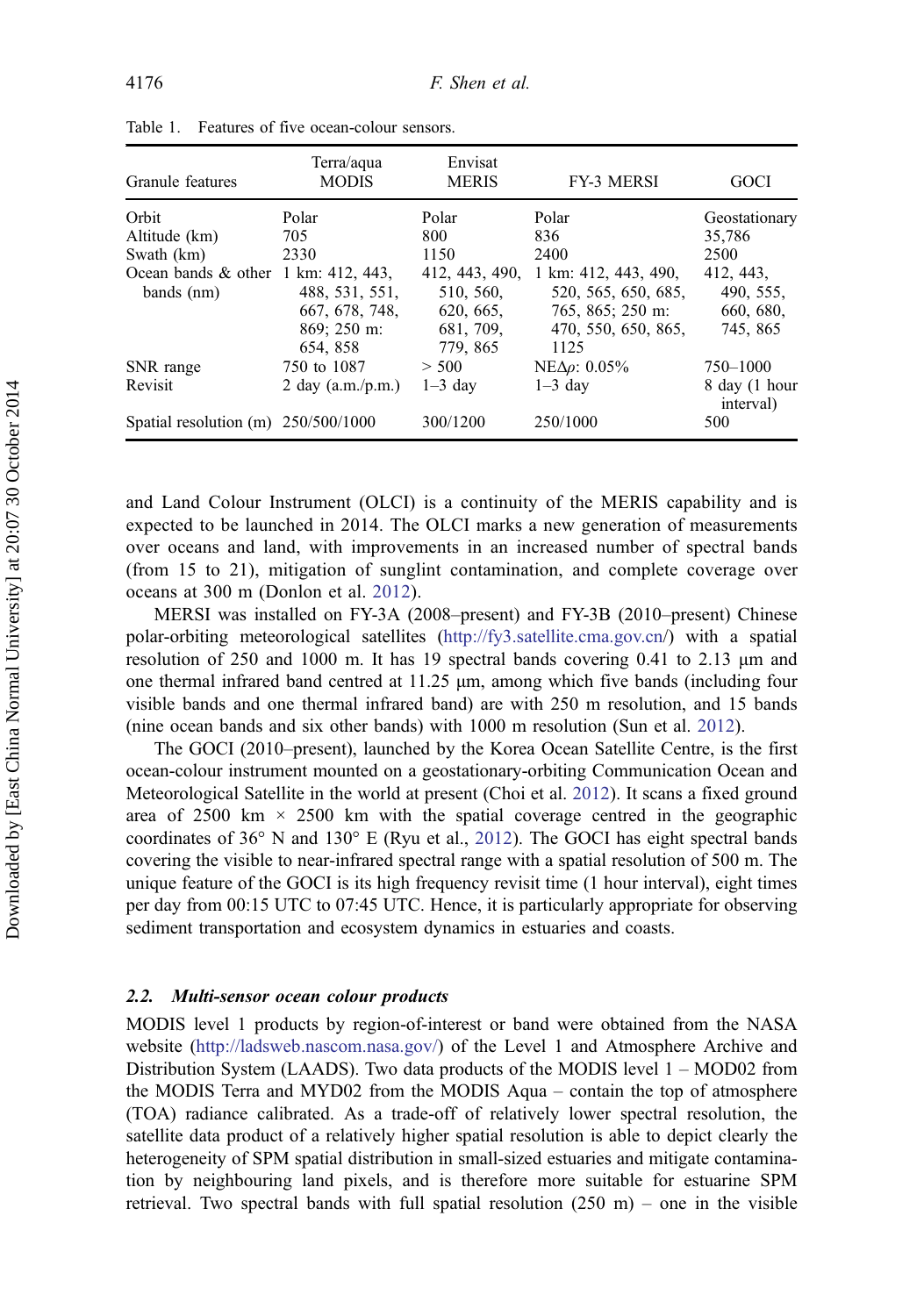band (620–670 nm) and another in the near-infrared band (841–876 nm) – are available to be applied in SPM concentration retrieval in highly reflective estuarine and coastal waters (Miller and McKee [2004;](#page-19-0) Doxaran et al. [2009\)](#page-18-0). Thus, the products MOD02QKM and MYD02QKM were selected. In addition, for the MOD03 and MYD03 products that include geographic coordinate information, solar zenith and azimuth angles are needed for the performance of data processing.

The archived Envisat MERIS level 1b products were provided by the ESA data service section through the joint programme ('Dragon Programme') of MOST (Ministry of Science and Technology of China) and ESA. The MERIS full resolution (FR) data are usually required to be ordered by users in advance, and have a limited amount of coverage due to confined ground receiver stations. MERIS reduced resolution (RR) data are relatively more popular. The MERIS level 1b products include TOA radiance, latitude and longitude, solar zenith and azimuth angles, flags system, and other ancillary data, which can be accessed and analysed through the BEAM VISAT software system developed by Brockmann Consulting, Inc. ([http://www.brockmann-consult.de/beam/\)](http://www.brockmann-consult.de/beam/). We developed a turbid water SPM processor, which is an operational and updatable BEAM module under the Graph Processing Framework. The processor is more suitable for SPM retrieval in highly turbid waters, such as in the Yangtze estuarine and adjacent coastal waters. Performance of the processor involves two steps: the first is for deriving the atmospherically corrected water-leaving reflectance from the MERIS TOA radiance and the second is for the SPM inversion from the water-leaving reflectance. The processor was released to the Dragon-2 training course of Ocean Remote Sensing in 2011.

FY-3 MERSI products are attainable by application or registration to the Chinese Meteorological Satellite Centre ([http://fy3.cma.gov.cn/\)](http://fy3.cma.gov.cn/). As far as compatibility is concerned, the FY-3 MERSI data format adopts the Hierarchical Data Format (HDF), which is the standard data format for all NASA Earth Observing System (EOS) data products. After radiometry calibration and georeference processing, two datasets of the MERSI level 1 (L1) product are generally used: MERSI\_L1 250 m (five spectral bands with a spatial resolution of 250 m) and MERSI\_L1 1000 m (15 spectral bands with a spatial resolution of 1000 m). The dataset MERSI\_L1 1000 m is preferred for SPM retrieval as it includes data for nine ocean-colour bands.

GOCI Level 1b products were obtained from the Korea Ocean Satellite Centre (KOSC) in 2011 from April to December at the rate of eight images per day. The GOCI level 1b products were generated through preprocessing for raw data. Preprocessing includes the processes of radiometric correction from digital number to TOA radiance and preliminary geometric correction based on orbit information, satellite position, and landmark matching (Yang and Song [2012\)](#page-20-0). Thereafter, the TOA radiance and georeferenced data in HDF format can be accessed and exported from the GOCI Data Processing Software (GDPS).

#### 2.3. In situ cruise and fixed station data and matchups

There were 17 cruise campaigns of *in situ* radiometric measurements and simultaneous water samplings carried out in distinct meteorological seasons each year from 2004 to 2012 in the Yangtze estuary and adjacent coastal ocean. In total, 225 samples of *in situ* radiometric measurements were collected.

Radiometric measurements were recorded using a system of HyperSAS spectroradiometers (Satlantic Inc.) designed for above-water measurements of ocean colour. The system consists of two radiance sensors and one irradiance sensor with 136 channels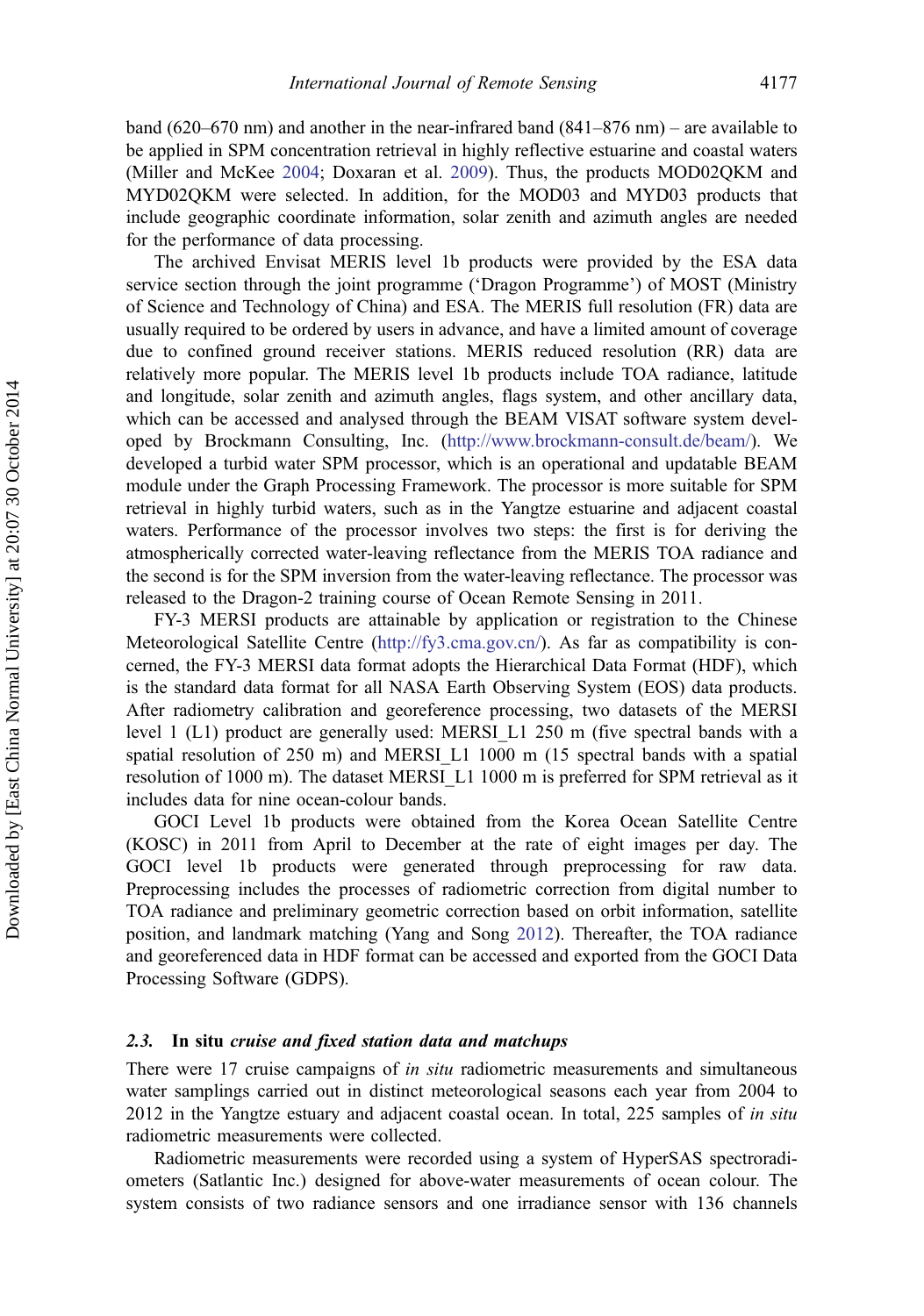covering the spectral range from 350 to 900 nm. Three sensors mounted to the SAS platform follow the specific observation geometry as recommended by the NASA protocols (Fargion and Muller [2000](#page-18-0)). One radiance sensor is pointed to the sea to measure the total radiance above the water  $(L_{\text{tot}})$ , while the other is pointed to measure the sky radiance  $(L_{\text{sky}})$  necessary for sunglint correction. The sea and sky radiance sensors are pointed at the same nadir and zenith angles (between  $30^{\circ}$  and  $50^{\circ}$  with an optimum angle of  $40^{\circ}$ ), respectively. To minimize the sunglint effects, the sea sensor is pointed at the azimuth angle between  $90^{\circ}$  and  $180^{\circ}$  away from the solar plane, with an optimum angle of  $135^{\circ}$ away from Sun. The irradiance sensor is used to measure the downwelling irradiance. Therefore, the remote-sensing reflectance  $(R_{rs})$  is determined by the ratio of water-leaving radiance ( $L_{\text{tot}}-\rho L_{\text{sky}}$ ) and downwelling irradiance ( $E_{\text{d}}$ ), where  $\rho$  is the sea surface reflectance factor (Mobley [1999\)](#page-19-0).

The SPM concentration was determined gravimetrically in laboratory. Water samples were filtered by 0.7  $\mu$ m Whatman GF/F glass fibre filters. The blank and sample-filled filters were rinsed with Milli-Q water to remove salts, dried, and then reweighed on a high-precision balance in laboratory.

In this work, autonomous measurements for turbidity in units of NTU by D&A Tech optical backscatter instrument (OBS), at two minute intervals, at three fixed field stations, i.e. the Chongxi, Nanmen, and Baozhen stations (see Figure  $1(c)$ ), in the Yangtze mouth, had been collected since 2010. Generally, the OBS turbidity (NTU) may be transformed into the SPM concentration (g  $1^{-1}$ ) by a calibrated relationship. The best approach for calibrating the OBS turbidity is to collect water samples immediately adjacent to the sensor and build a numerical relationship between the OBS signals and the SPM concentration of the samples (Downing [2006\)](#page-18-0). However, it is less feasible to calibrate the OBS autonomous measurements. As an alternative approach, we adopted results of *in situ* OBS measurements with simultaneous water samplings from a cruise campaign in the Yangtze mouth during  $2-3$  July 2011. The OBS turbidity (defined by x) and the SPM concentration (defined by y) obeyed a linear regression relation:  $y = 0.001x - 0.07$ , with  $R^2 = 0.935$ ,  $n = 17$ , and  $p < 0.001$ . Furthermore, considering the impact from size distribution of suspended particles on the OBS measurements, we also employed the calibration relationship developed by Xue, He, and Wang [\(2004](#page-20-0)), i.e.  $y = 0.0017x + 0.0202$ , which was based on the OBS measurements with simultaneous water samplings in the South Branch where the fixed stations are located. Thus, the mean values and deviations of the SPM derived from the OBS measurements through the two calibration relationships were estimated.

Three cloud-free days of 5 April and 9 October 2011 and 30 April 2010 were favoured as candidates of the matchups of the OBS turbidity and coincident multi-sensor-derived SPM products. We collected the OBS turbidity data in the three fixed stations on 5 April and 9 October 2011 and 30 April 2010. However, it failed to obtain the data in the Chongxi station on 5 April 2011 and on 9 October 2011 as well as in the Nanmen station on 9 October 2011, due to record failures of the OBS instruments. Ten images were captured on 5 April 2011, eight for GOCI (between 00:16 UTC and 07:40 UTC), one for Terra MODIS (02:20 UTC), and one for Aqua MODIS (05:35 UTC). There were nine images on 9 October 2011, eight for GOCI, and one for MERIS (02:20 UTC). On 30 April 2010, Terra MODIS (02:45 UTC), Envisat MERIS (02:04 UTC), and FY-3 MERSI (02:40 UTC) were almost concomitant. The matchups made it possible to examine the compatibility of the retrieval algorithm and the consistency of the multi-sensor SPM products.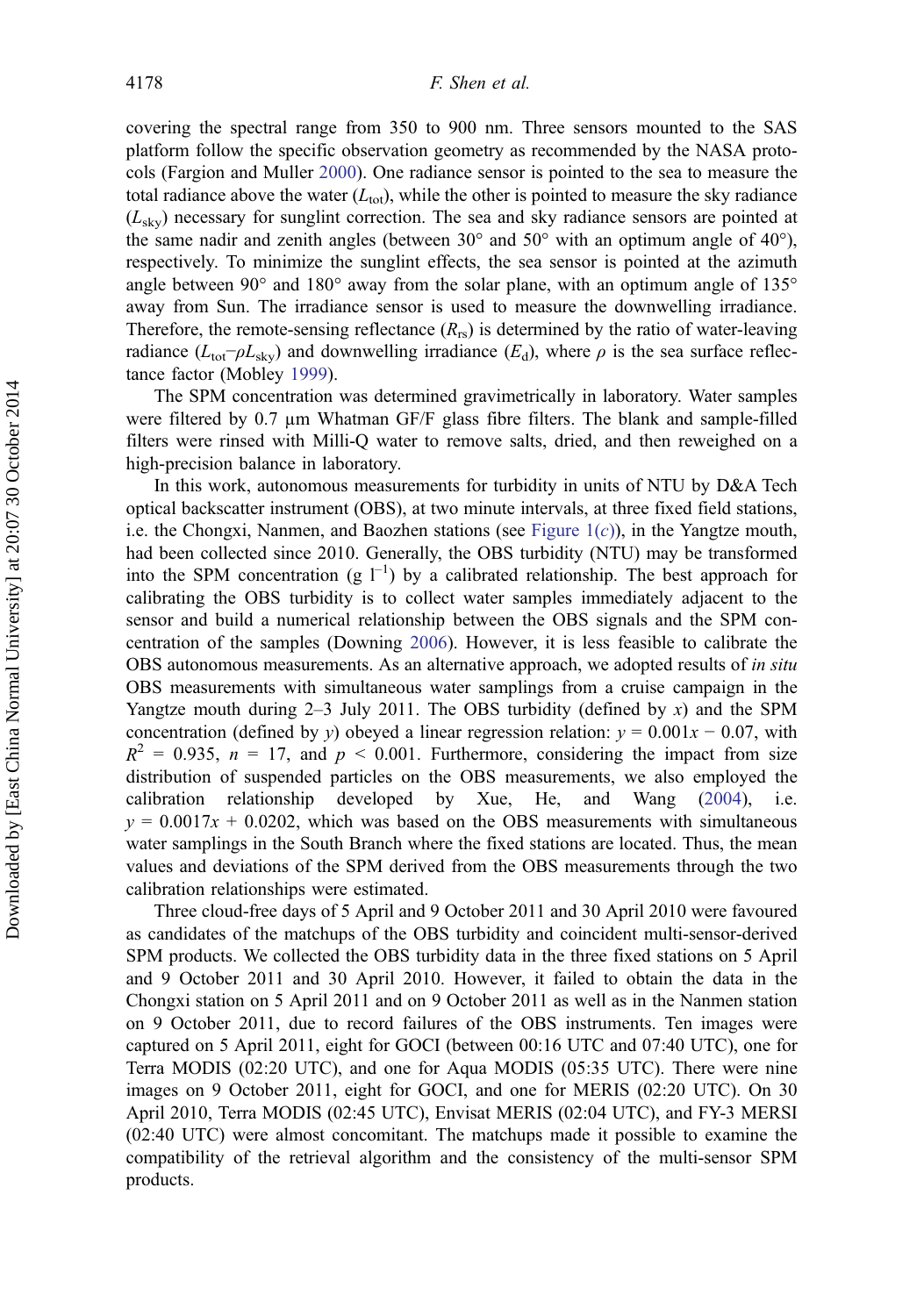#### 3. Data processing

#### 3.1. Reprojection

MODIS, MERIS, and MERSI and GOCI level 1 products obtained were data processed by radiometric correction, i.e. from digital number converted into TOA radiance, and preliminary geometric correction based on orbit attitude and satellite position. The regionof-interest of satellite scenes was tailored to the Yellow sea and the East China Sea. The georeferenced data from multiple sensors were tied to a fixed grid since MODIS, MERIS, MERSI, and GOCI have different scan footprints. The level 1 products in HDF format were transformed to the TIFF format by the IDL programs we developed and then imported into the BEAM software. Files were saved as BEAM-DIMAP of a self-defined format. It is possible to process data from MERIS and other sensors, and functions including display, analysis, and processing. The data reprojection in a unified georeference system and resampling operations were implemented due to different spatial resolutions in the BEAM. The reprojection facilitates inter-sensor product comparisons and integrated analysis (Ruddick et al. [2012\)](#page-19-0). The function of collocation performed in BEAM made it available for comparative analysis and scatterplot mapping.

#### 3.2. Supplement of look-up-tables

Significant progress in atmospheric correction of ocean colour data has been made in dealing with cases for absorbing aerosols and waters with non-negligible near-infrared ocean contributions (IOCCG [2010](#page-18-0)). For example, Wang, Son, and Shi [\(2009\)](#page-19-0) proposed using the shortwave infrared (SWIR) bands for an atmospheric correction algorithm over coastal waters; Neural network approaches (Jamet et al. [2005](#page-18-0); Brajard et al. [2006\)](#page-18-0) were applied to atmospheric correction over case-2 coastal waters. Results from these approaches show an improvement in retrieval accuracy of water-leaving reflectance, e.g. in the Baohai Sea (Cui et al. [2010](#page-18-0)) and European coastal waters (Schroeder et al. [2007](#page-19-0)), etc. For extremely turbid waters such as the Yangtze mouth and Hangzhou Bay  $(SPM > 800$  mg  $I^{-1}$ ), however, current atmospheric correction approaches still present challenges. MODIS, MERIS, and GOCI atmospheric correction usually masks out highly turbid pixels of the Yangtze mouth and Hangzhou Bay. However, developing or improving an algorithm of atmospheric correction is beyond the scope of this article. Based on our previous work (Shen et al. [2010;](#page-19-0) Shen and Verhoef [2010](#page-19-0)), the approach of the look-up-tables (LUTs) was adopted for atmospheric correction. The atmospheric radiative transfer model (e.g. MODTRAN) was employed for creating the LUTs simulated by various atmospheric conditions, aerosol types, and Sun-view geometries, in the absence of measured atmospheric composition data and meteorological data over the study area at the moment of satellite overpass. The pre-generated LUTs included atmospheric visibilities of 5, 10, 20, and 40 km. The candidate aerosol types were maritime, rural, desert, urban, tropical, and Navy maritime with an air mass character of 3 (default value). The zenith angles of Sun and viewing, respectively, varied from  $0^{\circ}$  to  $70^{\circ}$ (5 $\degree$  interval), and the relative viewing azimuth varied over the angles of  $0\degree$ , 45 $\degree$ , 90 $\degree$ , 135 $^{\circ}$ , and 180 $^{\circ}$ . Atmospheric components such as  $CO<sub>2</sub>$ , water vapour, and ozone gas were set to 380 ppmv (parts per million by volume), 4.0 g  $cm^{-2}$ , and 270 Dobson, respectively. The previous LUTs only work for MERIS bands. In this work, we supplemented spectral bands configured for other sensors and recomputed the corresponding parameters in the LUTs, in order to adapt for multi-sensor data application. Several lakes near the Yangtze's mouth – East Taihu Lake, Gehu Lake, and Dianshan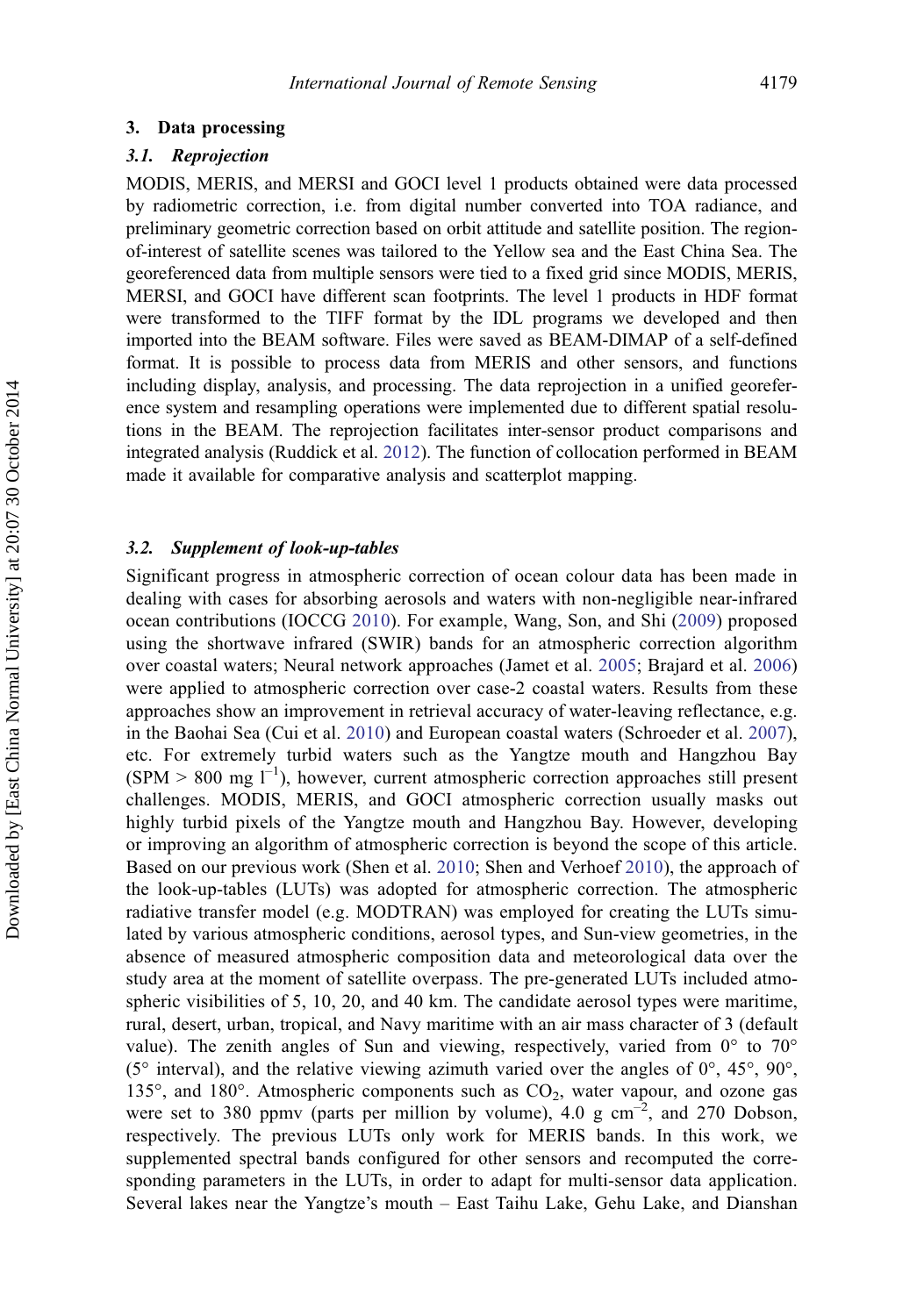Lake, where we conducted measurements of spectroradiometry and water quality for the waters – are regarded as ground known targets, assuming that the lakes have stable reflectance. Therefore, the parameters for atmospheric correction (details in Appendix 1 of Shen et al. [2010](#page-19-0)) can be determined through scanning the LUTs until the modelled  $R_{rs}$ spectra that best fit the measurements at all candidate bands are found. The applied approach is based on the assumption that the aerosol distribution is spatially stable and homogeneous in the region.

#### 4. Recalibration of algorithm

It might be considered that an algorithm for SPM retrieval would be relatively simple. However, applying the algorithm to turbid waters with an SPM concentration spanning two or three orders of magnitude, such as the Yangtze estuarine and adjacent coastal waters, is challenging work. Shen et al. ([2010\)](#page-19-0) proposed a semi-empirical radiative transfer model based on the Kubelka-Munk two-stream approximation of radiative transfer theory in water media. Remote-sensing reflectance (water-leaving reflectance) can be given by

$$
R_{rs} = \frac{\alpha \beta C_{spm}}{1 + \beta C_{spm} + \sqrt{1 + 2\beta C_{spm}}}.
$$
\n(1)

 $\alpha$  and  $\beta$  are the fitting constants of Equation (1), which can be recalibrated and optimized by *in situ* simultaneous measurements of remote-sensing reflectance,  $R_{rs}$ , in units of inverse steradian, and the SPM concentration,  $C_{\text{spm}}$ , in units of grammes per litre (g  $1^{-1}$ ), using the least squares method. The constant  $\alpha$  has a similar function to the constant  $f$  in the Gordon model (Gordon, Brown, and Jacobs 1975). It is affected by illumination conditions and water types.  $β$  is the *ratio* of mass-specific backscattering coefficient  $b<sub>b</sub>$  and absorption coefficient a.

In situ data of 225 reflectance values were selected for the model recalibration, in accordance with the strategy of the mean absolute percentage difference being less than 50%. The absolute percentage difference (APD) is calculated as

$$
\text{APD} = ((|X_i - Y_i|)/Y_i) \times 100\%,
$$

where X is the modelled  $R_{rs}$  and Y is the *in situ* measured  $R_{rs}$ . The subscript *i*' represents an individual sample.

Moreover, the eligible data of reflectance should be collected under the situation of sunlight illumination (between 09:00 and 15:00), wind speed ( $\leq 5$  m s<sup>-1</sup>), cloud coverage  $(\leq 10-20\%)$ , and wave height  $(\leq 2 \text{ m})$ . The number of 144 samples available was involved in the recalibration of the semi-empirical radiative transfer model for the SPM retrieval. Two constants in the model,  $\alpha$  and  $\beta$ , were wavelength-dependent and computed using the least squares non-linear regression method. [Table 2](#page-9-0) lists the two constants for multi-sensor spectral bands (>500 nm). Through statistical regression analysis for two variables,  $R_{rs}$  and  $C_{spm}$ , results showed the mean APD < 30% in visible bands and  $\leq 50\%$  in near-infrared bands, root-mean-square-error (RMSE)  $\leq 0.0085$  (sr<sup>-1</sup>), and the coefficient of determination  $(R^2) > 0.75$ . [Figure 2](#page-9-0) shows the fitting curves versus sample spaces for wavelength candidates for SPM retrieval (e.g. in 555, 620, 665, 709, 745, and 858 nm).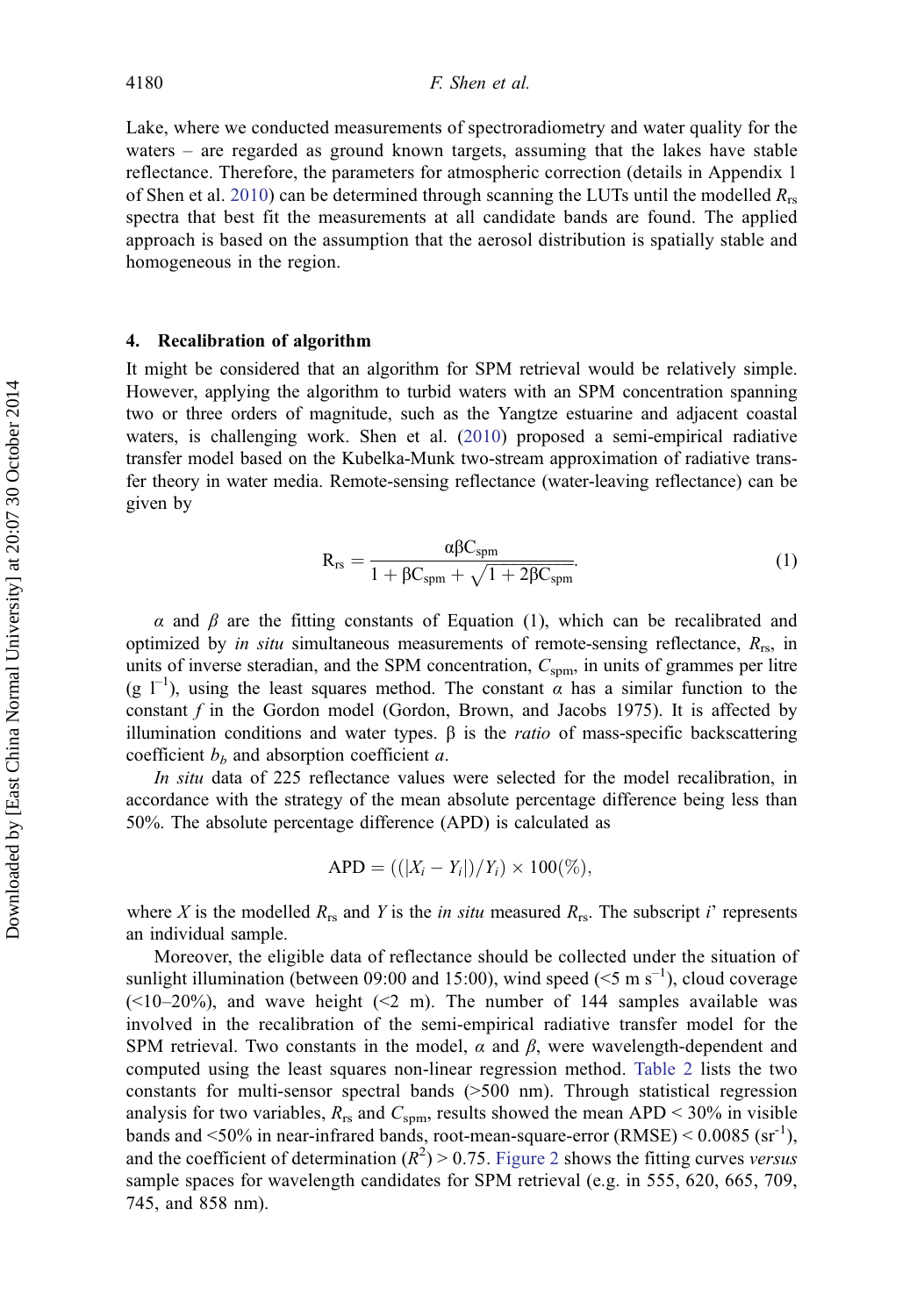| Sensor          | Central band (nm) | $\alpha$ | Β       | APD $(\% )$ | RMSE $(sr^{-1})$ | $R^2$ (%) |
|-----------------|-------------------|----------|---------|-------------|------------------|-----------|
| $FY-3$ (250 m)  | 550               | 0.0467   | 35.2459 | 20.2353     | 0.0057           | 75.77     |
| MODIS(1 km)     | 551               | 0.0471   | 34.9441 | 20.2754     | 0.0057           | 75.83     |
| GOCI            | 555               | 0.0488   | 33.7132 | 20.5207     | 0.0059           | 75.95     |
| <b>MERIS</b>    | 560               | 0.0509   | 32.2256 | 20.8517     | 0.0062           | 76.18     |
| $FY-3$ (1 km)   | 565               | 0.0532   | 30.5814 | 21.1969     | 0.0064           | 76.31     |
| <b>MERIS</b>    | 620               | 0.0711   | 13.6880 | 26.7349     | 0.0081           | 78.22     |
| $MODIS$ (250 m) | 645               | 0.0747   | 12.4377 | 27.1824     | 0.0082           | 79.12     |
| $FY-3$ (250 m)  | 650               | 0.0754   | 12.0454 | 27.4604     | 0.0082           | 79.31     |
| GOCI            | 660               | 0.0771   | 11.0158 | 29.2043     | 0.0084           | 79.22     |
| <b>MERIS</b>    | 665               | 0.0779   | 10.7085 | 29.9945     | 0.0085           | 79.05     |
| MODIS(1 km)     | 667               | 0.0779   | 10.6286 | 30.2303     | 0.0085           | 79.08     |
| MODIS(1 km)     | 678               | 0.0793   | 10.3241 | 29.5631     | 0.0085           | 79.58     |
| GOCI            | 680               | 0.0797   | 10.2475 | 29.2608     | 0.0085           | 79.85     |
| <b>MERIS</b>    | 681               | 0.0798   | 10.2189 | 29.1862     | 0.0084           | 79.89     |
| $FY-3$ (1 km)   | 685               | 0.0801   | 10.1105 | 28.9331     | 0.0084           | 80.04     |
| <b>MERIS</b>    | 709               | 0.0851   | 07.3001 | 30.6066     | 0.0078           | 83.10     |
| GOCI            | 745               | 0.0954   | 02.9698 | 39.4375     | 0.0057           | 89.35     |
| MODIS(1 km)     | 748               | 0.0958   | 02.9325 | 39.2503     | 0.0057           | 89.48     |
| <b>MERIS</b>    | 754               | 0.0976   | 02.8571 | 38.9281     | 0.0057           | 89.71     |
| <b>MERIS</b>    | 760               | 0.0946   | 02.8887 | 39.6762     | 0.0057           | 89.10     |
| $FY-3(1 km)$    | 765               | 0.0978   | 02.8182 | 39.2072     | 0.0057           | 89.58     |
| <b>MERIS</b>    | 779               | 0.0999   | 02.9285 | 39.1730     | 0.0059           | 89.45     |
| $MODIS$ (250 m) | 858               | 0.1038   | 01.8042 | 44.2173     | 0.0048           | 91.23     |

<span id="page-9-0"></span>Table 2. The  $\alpha$  and  $\beta$  constants for the MODIS, MERIS, FY-3 MERSI, and GOCI SPM algorithms in their spectral bands (>550 nm) adapted to highly turbid waters.



Figure 2. Non-linear regression curve for multi-sensor at six selected bands (555, 620, 660, 709, 745, and 858 nm), with 144 samples of SPM versus  $R_{rs}$  data on the scatter plot.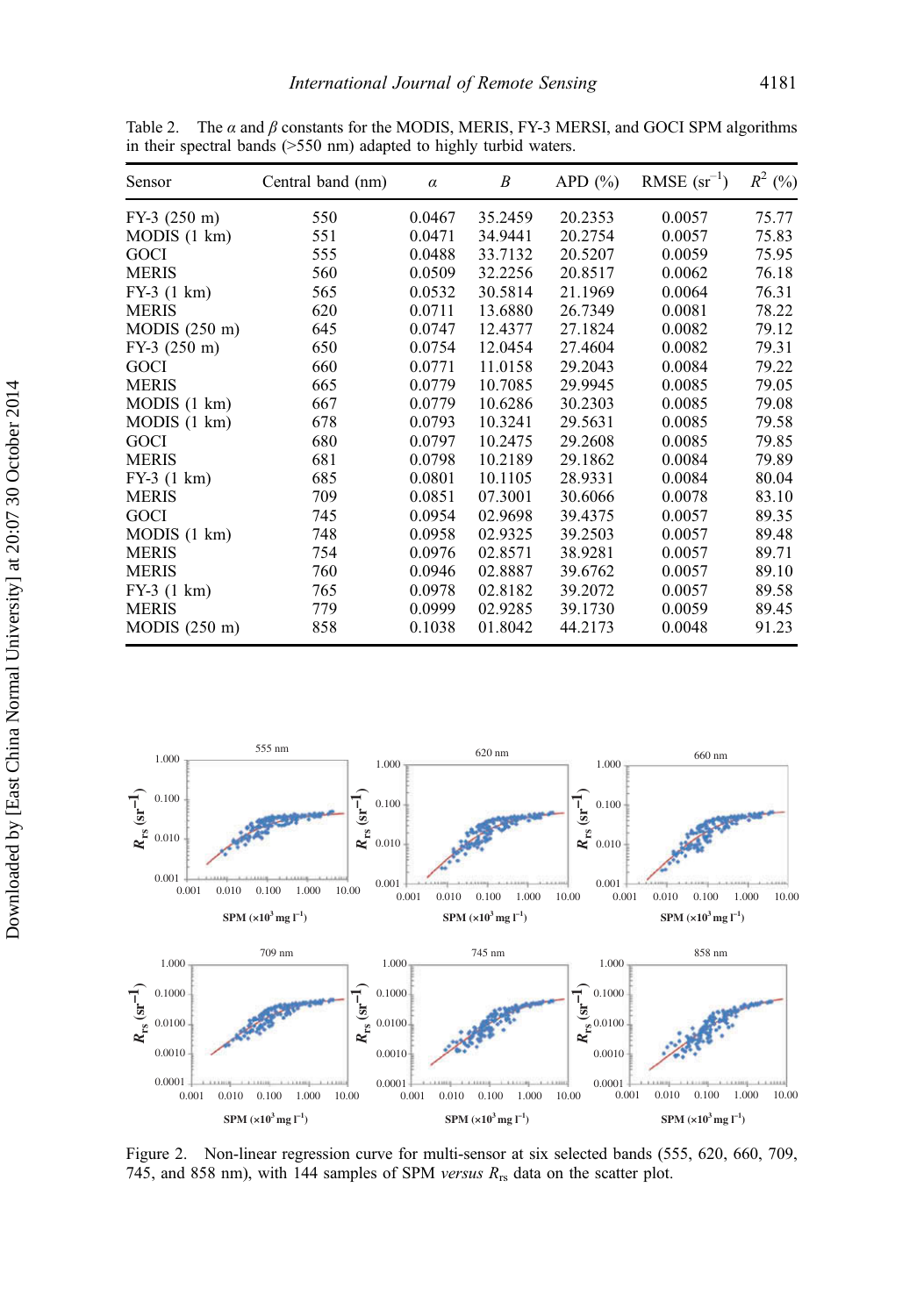<span id="page-10-0"></span>

Figure 3. Non-linear relationship between SPM and ratio of  $R_{rs}(858)$  to  $R_{rs}(645)$ . The green dashed line comes from the SPM retrieval model of Doxaran et al. ([2009\)](#page-18-0) and the corresponding green solid line from the same model but recalibrated by in situ data of the Yangtze estuary. Likewise, the blue dashed line comes from the SPM retrieval model of Nechad, Ruddick, and Park [\(2010](#page-19-0)) and the corresponding blue solid line from the same model but recalibrated by in situ data of the Yangtze estuary. The red solid line originates from the model of Shen et al. ([2010\)](#page-19-0).

A single band-based algorithm for SPM retrieval (Nechad, Ruddick, and Park [2010](#page-19-0); Shen et al. [2010](#page-19-0)) can be used flexibly to adopt any spectral band sensitive to SPM. However, a band ratio-based algorithm, e.g. near-infrared to red band ratio (Doxaran et al. [2009\)](#page-19-0), would possibly improve the accuracy of SPM retrieval, and arising from that might mitigate the effects of atmospheric path radiance due to imperfect atmospheric correction over turbid waters. However, it would perhaps lead to an underestimation of SPM and even show a negative for low SPM (e.g.  $\leq$  20 mg l<sup>-1</sup>) waters (see green line in Figure 3). In order to keep water-leaving reflectance signals 'sensitive' for both high and low reflective waters within one ocean scene, Shen et al. [\(2010\)](#page-19-0) proposed an approach of wavelength switching through sensitivity analysis, for satellite retrieval of SPM with a very wide range of concentration. In this work, three bands from GOCI centred on 555, 660, and 745 nm, two bands from Terra Aqua MODIS centred on 645 and 858 nm, four bands from Envisat MERIS centred on 560, 620, 709, and 779 nm, and three bands from FY-3 MERSI centred on 560, 660, and 767 nm were selected for the SPM retrievals.

Two strategies for wavelength switching may be applied. One strategy is to set a threshold of  $R_{rs}$  in a specified wavelength for a certain range of SPM concentration, based on sensitivity of the  $R_{rs}$  to the SPM (Shen et al. [2010\)](#page-19-0). Using this strategy for wavelength switching might lead to a retrieved SPM incontinuity (such as 'boundary effects') in spatial distribution. This is unlikely although sometimes it could occur. Another strategy is to select a maximum of the SPM results retrieved by  $R_{rs}$  using all retrieval wavelengths, so as to keep spatial continuity of the resulting SPM (Shen et al. [2013\)](#page-19-0). This means the maximum SPM corresponds to that retrieved by the  $R_{rs}$  with the highest sensitivity.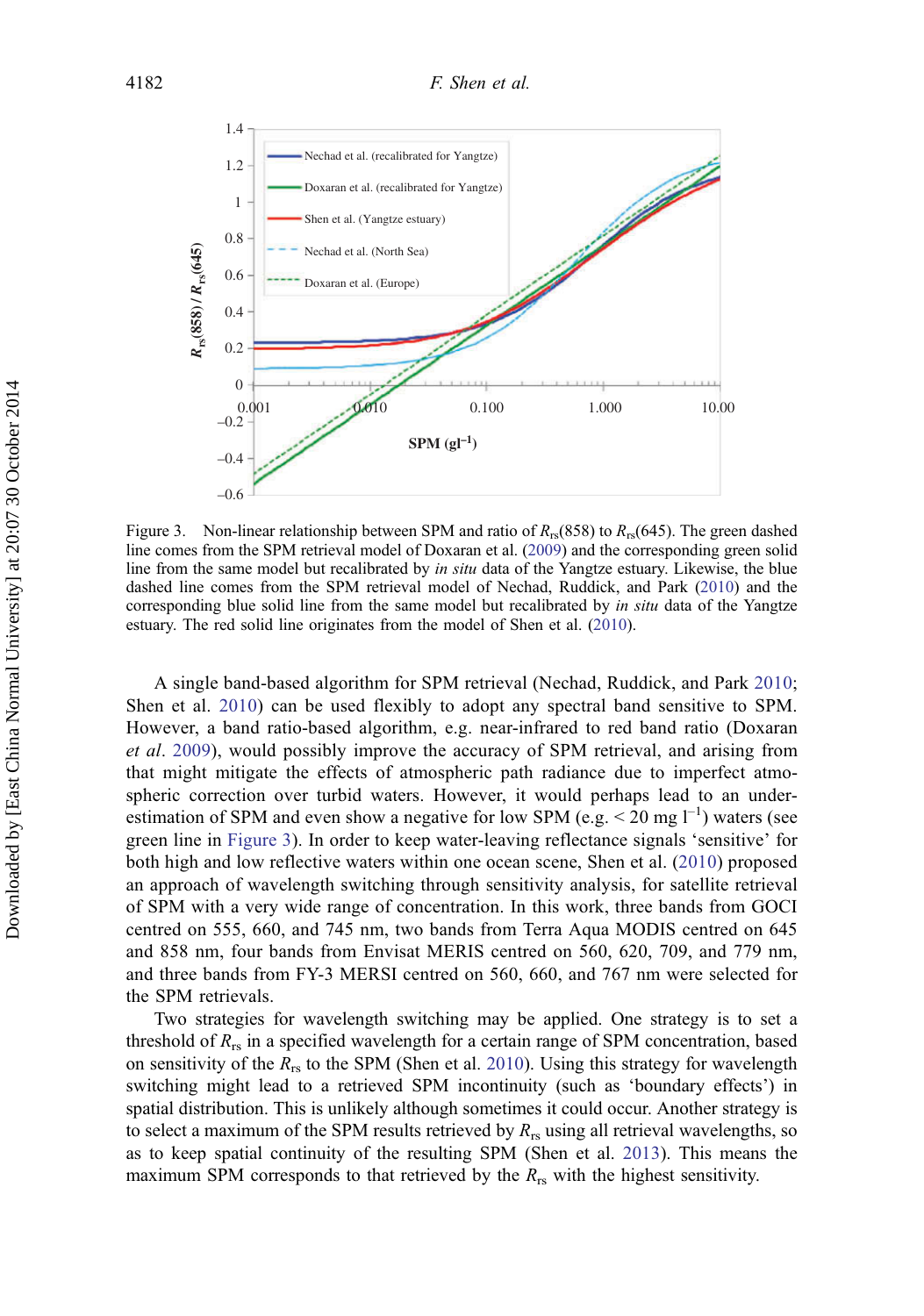#### <span id="page-11-0"></span>5. Inter-comparison

#### 5.1. Comparison of inter-sensor products

Four near-simultaneous images captured on 5 April 2011 from the three sensors, GOCI, Terra MODIS, and Aqua MODIS, two near-simultaneous images on 9 October 2011 from two sensors, GOCI and Envisat MERIS, and three near-simultaneous images on 30 April 2010 from three sensors, Terra MODIS, Envisat MERIS, and FY-3 MERSI, were obtained for comparative analysis of inter-sensor-derived SPM products.

It can be seen in Figure  $4(a)$  and (b) that the SPM results from GOCI (overpass at 02:28 UTC) and Terra MODIS (overpass at 02:10 UTC) had a better correspondence in spatial distribution and magnitude. A good match mainly occurred in low and moderate SPM waters, but not in high SPM waters. The extremely high SPM waters



Figure 4. Two pairs of synchronous images captured on 5 April 2011, Terra MODIS-derived SPM at 2:20 UTC (a) versus GOCI-derived SPM at 2:28 UTC (b) and Aqua MODIS-derived SPM at 5:35 UTC (c) versus GOCI-derived SPM at 5:28 UTC (d). (a) Terra MODIS-derived SPM concentration; (b) GOCI-derived SPM concentration; (c) Aqua MODIS-derived SPM concentration; (d) GOCIderived SPM concentration.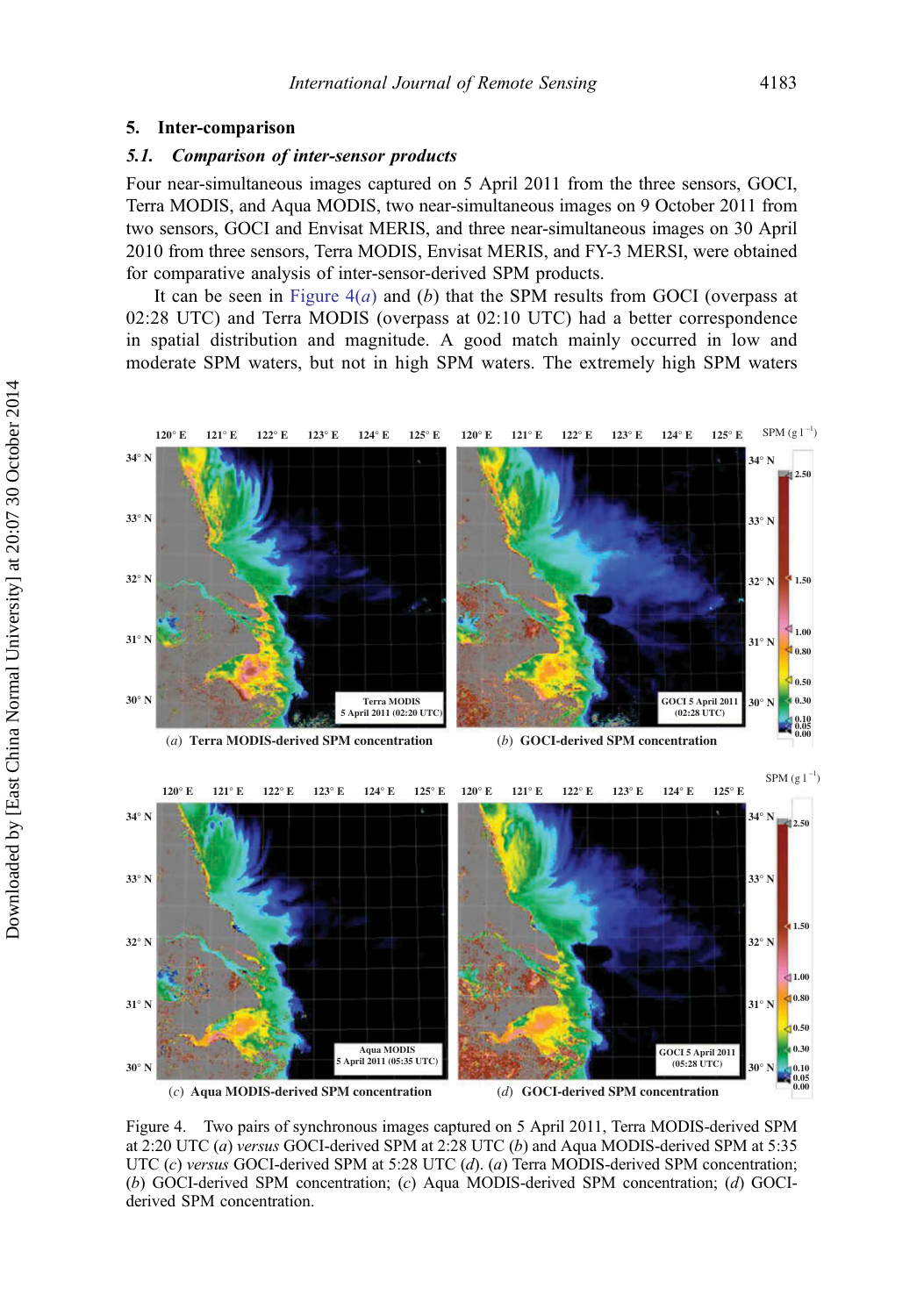<span id="page-12-0"></span>

Figure 5. 1:1 scatterplots of GOCI-derived SPM at 2:28 UTC versus Terra MODIS-derived SPM at 2:20 UTC (a) and GOCI-derived SPM at 5:28 UTC versus Aqua MODIS-derived SPM at 5:35 UTC (b). Satellite data come from the same day of 5 April 2011.

mainly occurred in the centre of Hangzhou Bay, where Terra MODIS-derived SPM (up to 1.0 g  $\Gamma^{-1}$ ) was higher than GOCI-derived SPM (up to 0.8 g  $\Gamma^{-1}$ ). Furthermore, the 1:1 scatterplot of GOCI SPM against Terra MODIS SPM, shown in Figure  $5(a)$ , likewise, indicated that the Terra MODIS SPM was higher than the GOCI SPM when SPM was high (above 0.5 g  $1^{-1}$ ). The regression slope and intercept were 0.585 and 0.1274 (in units of  $g l^{-1}$ ), respectively.

In Figures  $4(c)$  and  $(d)$ , the SPM results from GOCI (overpass at 05:28 UTC) and Aqua MODIS (overpass at 05:35 UTC) displayed a good correspondence. The differences mainly occurred in the South Branch (e.g.  $31.7^{\circ}$  N/121.3° E) and the south of the Subei Coast (e.g. 32.2° N/122° E), where the GOCI-derived SPM was about 0.1 g  $1^{-1}$  and the Aqua MODIS-derived SPM was about 0.3 g  $1^{-1}$ . Furthermore, the 1:1 scatterplot of GOCI SPM against Aqua MODIS SPM, shown in Figure  $5(b)$ , indicated that the Aqua MODIS SPM was lower than the GOCI SPM when the SPM was moderate (about  $0.1-0.3$  g  $1^{-1}$ ). The moderate SPM waters were mainly distributed in the entire South Branch and part of the Subei Coast. The regression slope and intercept were 0.8132 and 0.1687 (in units of  $g \, l^{-1}$ ), respectively.

In [Figure 6](#page-13-0), the SPM results from GOCI (overpass at 02:28 UTC) and Envisat MERIS (overpass at 02:06 UTC), near-simultaneous images captured on 9 October 2011, were near-perfectly concordant in magnitude and spatial distribution. In both images, despite the coverage of cloud marked by white colour where the colourful scatter points might exceed 10%, the regions of interest were rarely contaminated by cloud except in the north of the Subei Coast. Likewise, the 1:1 scatterplot of GOCI SPM against Envisat MERIS SPM, shown in [Figure 7](#page-13-0), indicated that both SPMs had a good concordance (near to 1:1). The statistic regression slope and intercept were 0.9617 and 0.0041 (in units of g  $1^{-1}$ ), respectively.

The SPM products retrieved from three sensors – Terra MODIS, Envisat MERIS, and FY-3 MERSI – with near-simultaneous overpass around 10:00 (local time) on 30 April 2010, combined with autonomous turbidity observations in fixed stations, are compared in Section 5.2.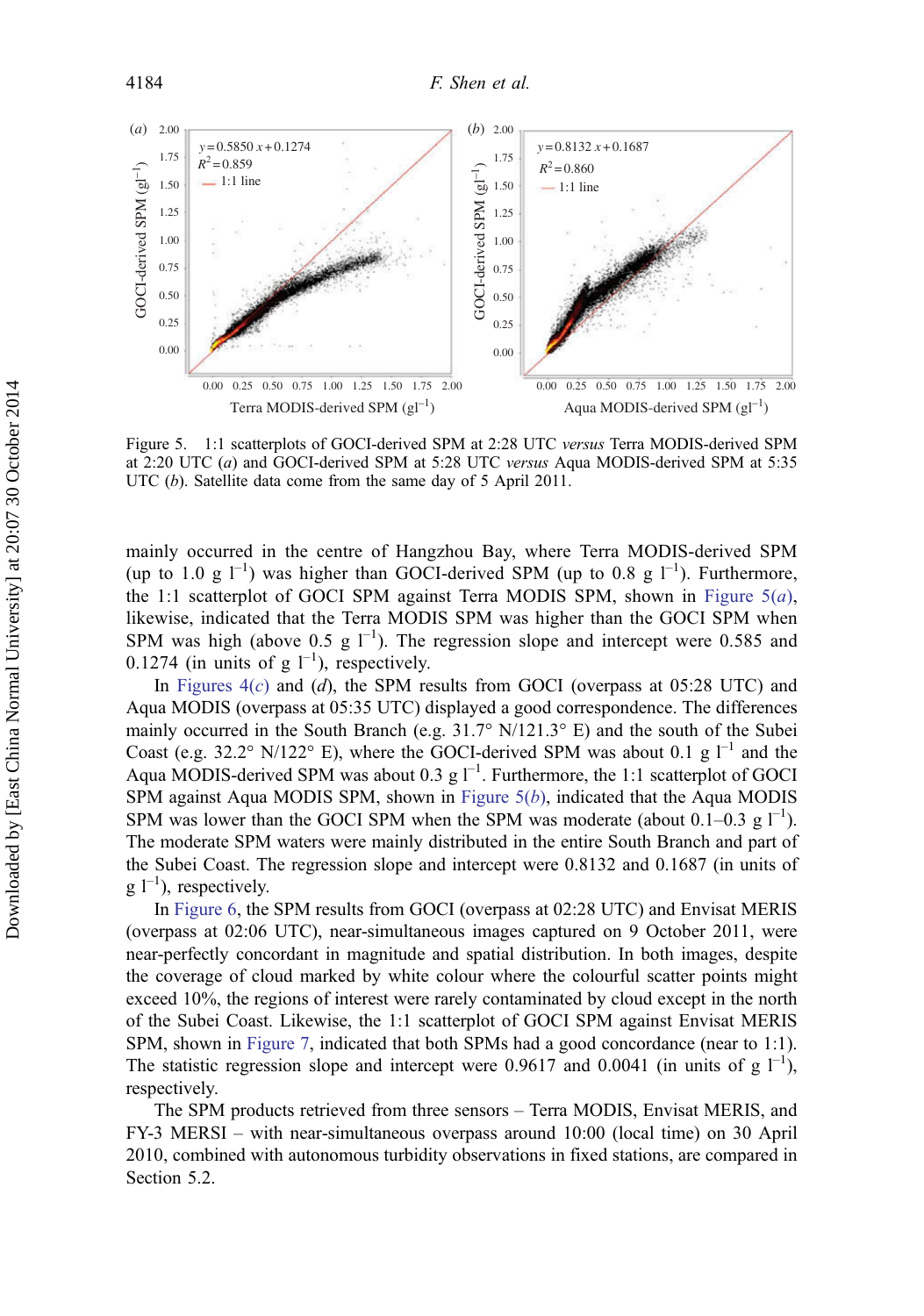<span id="page-13-0"></span>

Figure 6. One pair of synchronous images captured on 9 October 2011, GOCI-derived SPM at 2:28 UTC versus Envisat MERIS-derived SPM at 2:06 UTC. Envisat MERIS-derived SPM concentration; GOCI-derived SPM concentration.



Figure 7. 1:1 scatterplot of GOCI-derived SPM at 2:28 UTC versus Envisat MERIS-derived SPM at 2:06 UTC.

#### 5.2. Comparison of multi-sensor SPM and fixed-station observations

Simultaneous satellite and fixed-station observations in the three days, 5 April and 9 October 2011 and 30 April 2010, were selected for the inter-comparison of the SPM products from different sources. Satellite SPM values in the fixed stations, through picking  $5 \times 5$  pixel-boxes around the Chongxi and Nanmen sites, and  $3 \times 3$  pixelboxes around the Baozhen site, due to its relatively small area, were statistically calculated with arithmetic mean and standard deviation (SD).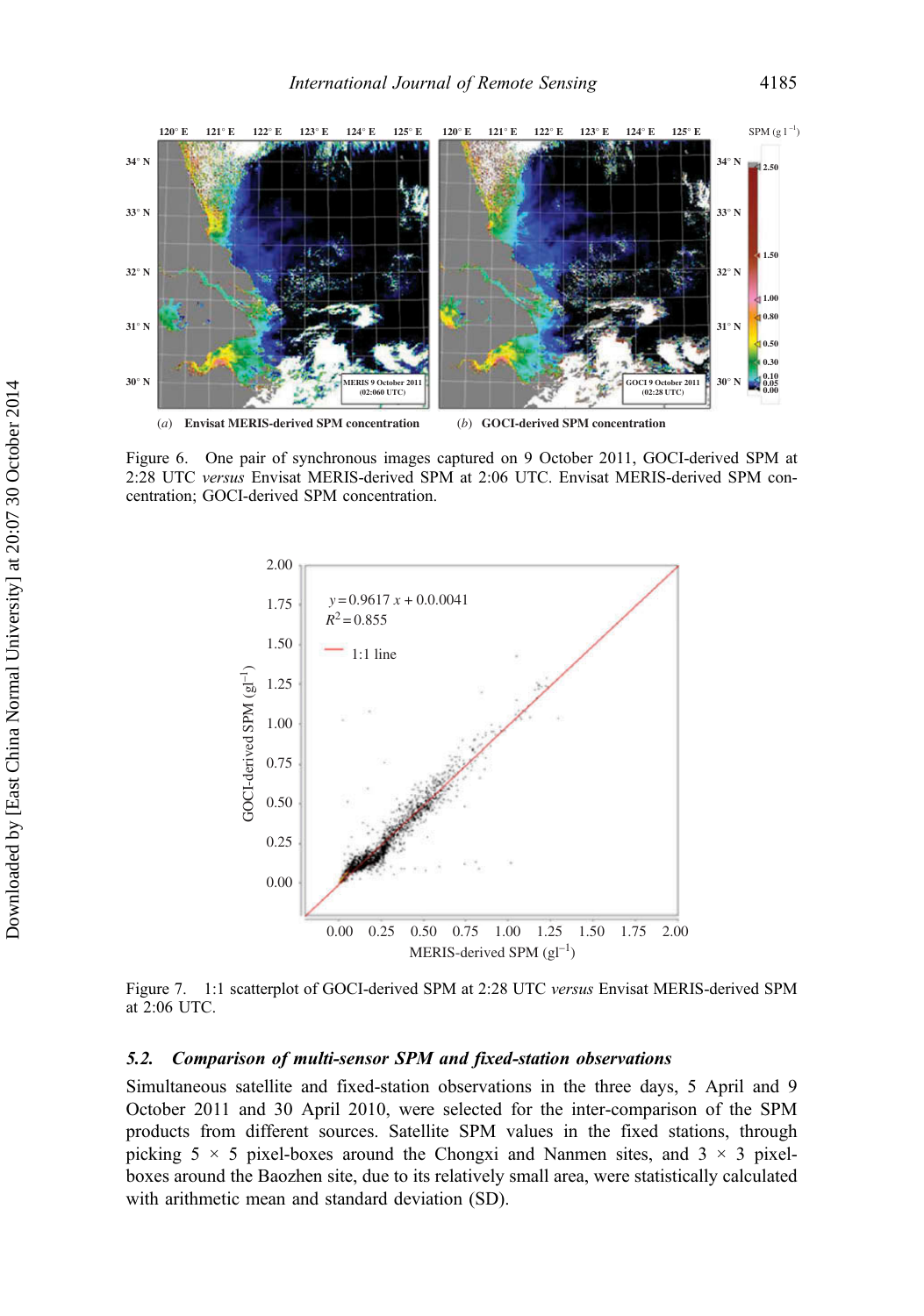<span id="page-14-0"></span>

Figure 8. Synchronous multi-sensor satellite-derived SPM products with concurrent OBS SPM (arithmetic mean: green line; standard deviation: grey zone) and water level data (pink line) in three field fixed stations. The OBS SPM originated from autonomous measurements for turbidity by the OBS. On 9 October 2011, there were eight data from GOCI-derived SPM between 0:28 and 7:28 UTC and single data of Envisat MERIS-derived SPM in Baozhen (a). On 5 April 2011, there were eight data from GOCI-derived SPM between 0:28 and 7:28 UTC and two data of Terra/Aqua MODIS-derived SPM in Baozhen  $(b)$  and Nanmen  $(c)$ . On 30 April 2010, there were the triplets of Terra MODIS (02:45 UTC), Envisat MERIS (02:04 UTC), and FY-3 MERSI (02:40 UTC)-derived SPM products in Chongxi (d), Baozhen (e), and Nanmen (f).

On 9 October 2011, MERIS SPM  $(0.151 \text{ g}^{-1})$  at 10: 20 local time) was close to GOCI SPM (0.138 g  $\Gamma^1$  at 10:28 local time) in Baozhen (see Figure 8(*a*)). They both showed perfect accordance. One MERIS-derived SPM (blue triangle) with eight GOCI-derived SPM (red triangles) on that day were in a good correspondence with the OBS SPM (green line: arithmetic mean; grey zone: standard deviation). The confidence of the good match also originated from the validation of MERIS-retrieved SPM products using the proposed algorithm versus in situ ship-based measurements (re. Shen et al. [2010](#page-19-0)). This implies that the SPM algorithm can be applied to GOCI, although the MERIS and GOCI bands used for the SPM retrieval are not completely the same. However, for turbid waters with a wide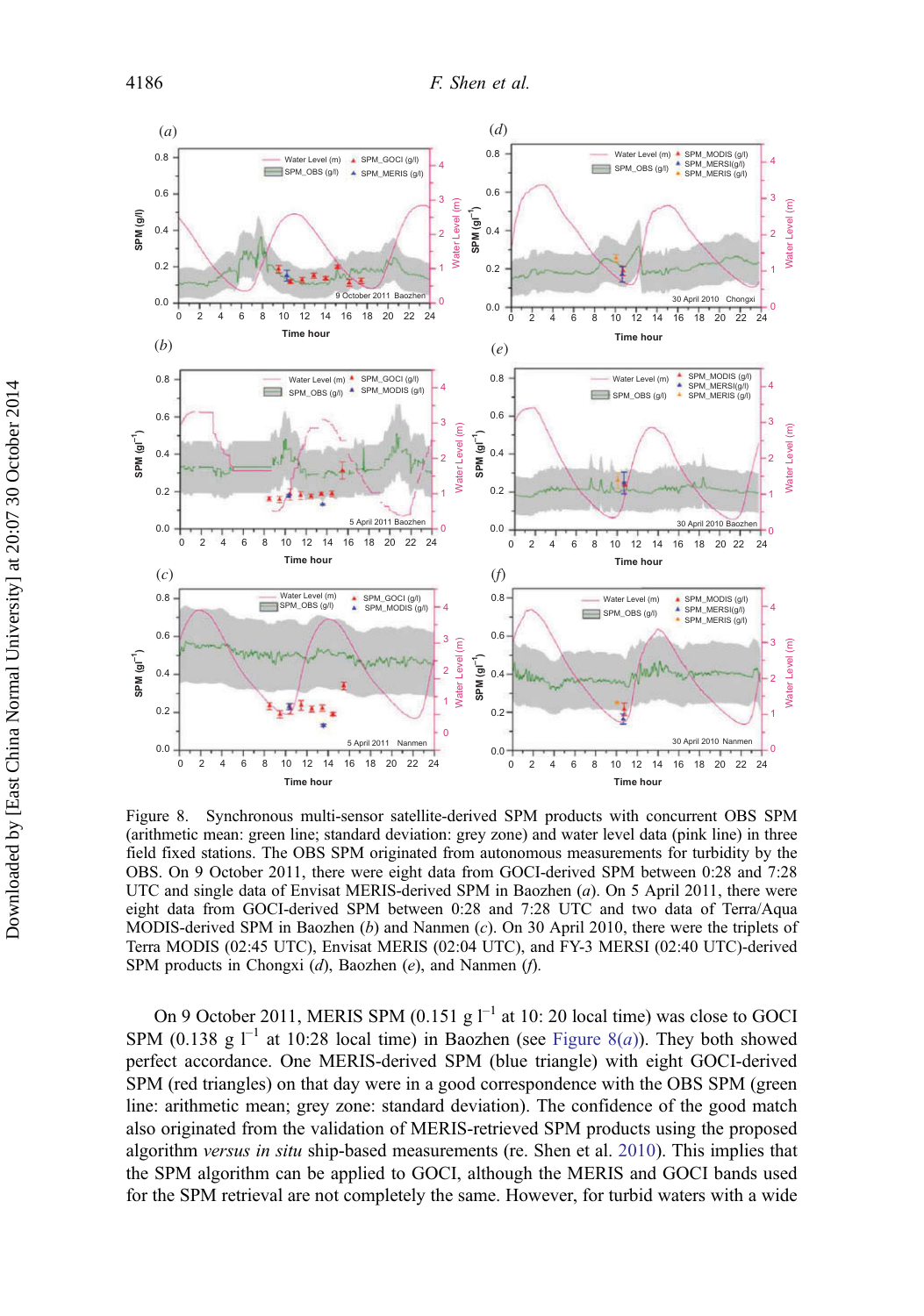range of SPM concentration, three bands at least, located in the green, red, and nearinfrared spectral range, should be appropriate for SPM retrieval.

On 5 April 2011, GOCI SPM values had a range between 0.158 and 0.313 g  $1^{-1}$  in Baozhen ([Figure 8\(](#page-14-0)b)) and between 0.189 and 0.339 g  $l^{-1}$  in Nanmen (Figure 8(c)). Sudden increases in the SPM of up to 0.313 g  $l^{-1}$  in Baozhen and up to 0.339 g  $l^{-1}$  in Nanmen occurred at 15:28 local time, which were possibly affected by atmospheric correction due to solar elevation decrease and atmospheric path radiance increase at that time. GOCI SPM (0.185 g  $I^{-1}$  at 10:28 local time) against Terra MODIS SPM (0.177 g  $I^{-1}$ at 10:20 local time) in Baozhen, and GOCI SPM (0.219 g  $l^{-1}$  at 10:28 local time) against Terra MODIS SPM (0.230 g  $I^{-1}$  at 10:20 local time) in Nanmen, were both in a good accordance, whereas Aqua MODIS SPM (0.132 g  $I^{-1}$  at 13:35 local time) was a bit lower than GOCI SPM (0.189 g  $I^{-1}$  at 13:28 local time) in Baozhen, and Aqua MODIS SPM  $(0.131 \text{ g } ^{-1}$  at 13:35 local time) was obviously lower than GOCI SPM  $(0.222 \text{ g } ^{-1}$  at 13:28 local time) in Nanmen. Figure  $8(b)$  shows that multi-sensor-derived SPM in Baozhen, overall, was slightly lower than the OBS SPM but was still in a reasonable range. Anomalously, the OBS SPM in Nanmen was mostly higher than multi-sensorderived SPM (Figure  $8(c)$ ). Further analysis showed that the mean OBS SPM in Nanmen was 0.304 g  $I^{-1}$  (SD: 0.043 g  $I^{-1}$ ) in March 2011 and 0.167 g  $I^{-1}$  (SD: 0.048 g  $I^{-1}$ ) in May 2011. The sharply increased OBS SPM (0.5 g  $I^{-1}$  on average) in April 2011 was speculated to have arisen from the OBS sensor in Nanmen, which had been contaminated by biogenic and chemical materials.

On 30 April 2010, the triplets of multi-sensor SPM products in Chongxi, Baozhen, and Nanmen sites were compared [\(Figure](#page-14-0)  $8(d-f)$ , respectively). The first triplet (Figure  $8(d)$  $8(d)$ ) was Terra MODIS SPM of 0.189 g  $1^{-1}$  (at 10:45 local time, red triangle), FY-3 MERSI SPM of 0.172 g  $I^{-1}$  (at 10:40 local time, blue triangle), and Envisat MERIS SPM of 0.255 g  $I^{-1}$  (at 10:04 local time, orange triangle) in Chongxi, with a mean difference of 0.056 g  $I^{-1}$ . The second triplet [\(Figure 8\(](#page-14-0)e)) was Terra MODIS SPM of 0.241 g  $I^{-1}$ , FY-3 MERSI SPM of 0.248 g  $I^{-1}$ , and Envisat MERIS SPM of 0.261 g  $I^{-1}$  in Baozhen, with the least difference of 0.013 g  $I^{-1}$ . The third triplet ([Figure 8\(](#page-14-0)f)) was Terra MODIS SPM of 0.215 g  $I^{-1}$ , FY-3 MERSI SPM of 0.165 g  $I^{-1}$ , and Envisat MERIS SPM of 0.251 g  $I^{-1}$  in Nanmen, with a mean difference of 0.057 g  $1^{-1}$ . An inter-comparison for the three triplets of multi-sensor-derived SPM displayed good accordance. The three triplets of multisensor SPM products were in a good correspondence with the OBS SPM, especially in the Chongxi and Baozhen sites.

#### 6. Discussions

For highly reflective waters, SPM retrieval using shorter wavelengths (e.g. blue or green wavelengths) will lead to optical 'saturation' phenomena due to lower pure water absorption (Nechad, Ruddick, and Park [2010](#page-19-0); Shen et al. [2010\)](#page-19-0). This implies that retrieval wavelengths selected should move to longer wavelengths (e.g. red or near-infrared wavelengths) for high SPM (Nechad, Ruddick, and Park [2010](#page-19-0); Doxaran et al. [2009](#page-18-0)). For waters with a very wide range of SPM between 10° and 10<sup>3</sup> of magnitude (mg  $I^{-1}$ ), Shen et al. [\(2010](#page-19-0)) proposed a strategy of wavelength switching for the SPM retrieval, as a compromise solution of avoiding saturation in high reflectance and degradation of accuracy in low reflectance. Regarding the possible occurrence of the retrieved SPM spatial incontinuity using  $R_{rs}$  thresholds, Shen et al. ([2013\)](#page-19-0) also proposed another strategy that preferred a maximum of the SPM results retrieved by  $R_{rs}$  using all retrieval wavelengths.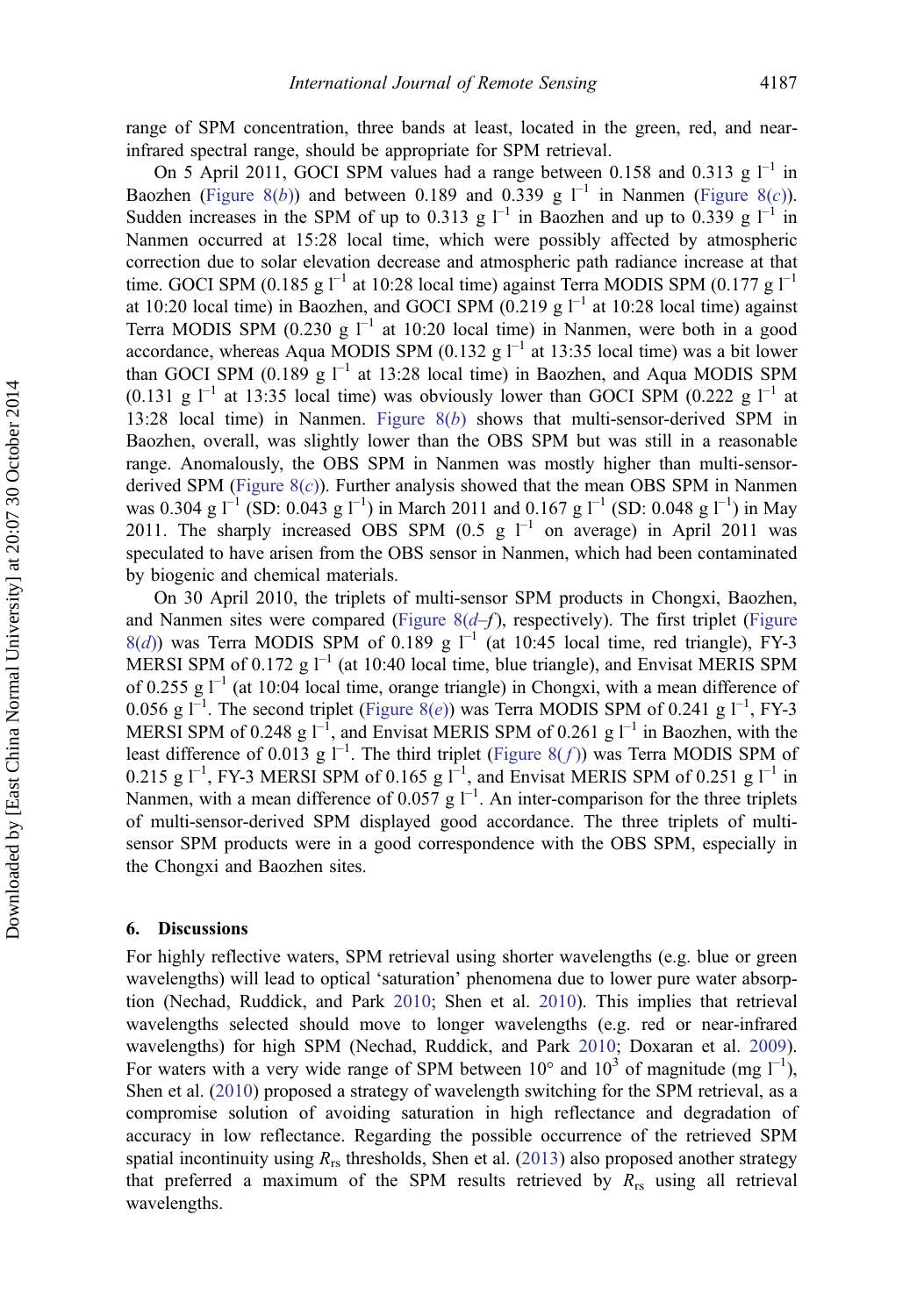

Figure 9. 1:1 scatterplots of three pairs of remote-sensing reflectance: MERIS  $R_{rs}$ (560) versus GOCI  $R_{rs}$ (555), MERIS  $R_{rs}$ (660) versus GOCI  $R_{rs}$ (664), and MERIS  $R_{rs}$ (778) versus GOCI  $R_{rs}$ (745).

The proposed semi-empirical radiative transfer model for SPM retrieval is physically based, although it depends on the accuracy of atmospheric correction to some extent, similar to other single-band-based algorithms. If using near-infrared to red band ratio, from two algorithms of Nechad, Ruddick, and Park [\(2010](#page-19-0)) and Shen et al. [\(2010](#page-19-0)), respectively, very similarly modelled curves were found in [Figure 3](#page-10-0). Moreover, both algorithms stay within the physically possible bounds, e.g. when SPM is lower.

By applying our proposed algorithm to five sensors, it was found that nearsimultaneous GOCI and Envisat MERIS-derived SPM products were near-perfectly consistent in the whole Yangtze estuary and Hangzhou Bay, Yellow Sea, and East China Sea ([Figures 6](#page-13-0)–[7\)](#page-13-0). The consistency originated from both having compatible spectral bands for retrieval as well as approximate remote-sensing reflectance at the corresponding bands. It is shown in Figure 9 that three pairs of remote-sensing reflectance: MERIS  $R_{rs}$  (560) versus GOCI  $R_{rs}$  (555), MERIS  $R_{rs}$  (660) versus GOCI  $R_{rs}$  (664), and MERIS  $R_{rs}$  (778) *versus* GOCI  $R_{rs}$  (745) have a near 1:1 correspondence. The slight difference possibly results from different spectral band settings (location and width).

An obvious discrepancy occurred mainly in the high SPM pixels of GOCI-derived SPM versus Terra MODIS-derived SPM (Figures  $4(a-b)$  and  $5(a)$  $5(a)$ ), and in the moderate SPM pixels of GOCI SPM versus Aqua MODIS SPM (Figures  $4(c-d)$  and  $5(b)$  $5(b)$ ). This possibly arose from different retrieval bands employed for the retrieval. Only two bands with relatively coarse spectral intervals, centred at 645 and 858 nm, were used, compared to GOCI using three bands for the retrieval. Moreover, the Aqua MODIS SPM was lower than the GOCI SPM in low and moderate SPM waters (Figure  $5(b)$ ), which was possibly caused by the absence of an Aqua MODIS green band employed for retrieval. In addition, it was found that the Aqua MODIS remote-sensing reflectance at 678 nm was  $0.004 \text{ sr}^{-1}$ on average lower when compared with the GOCI remote-sensing reflectance at 660 nm (the result is not shown). A similar result by Ruddick et al. ([2012\)](#page-19-0) found that Aqua MODIS reflectance was possibly lower than GOCI reflectance in low reflective pixels, when comparing three pairs of remote-sensing reflectance: GOCI  $R_{rs}$  (443) versus Aqua MODIS  $R_{rs}$  (443), GOCI  $R_{rs}$  (555) versus Aqua MODIS  $R_{rs}$  (555), and GOCI  $R_{rs}$  (680) *versus* Aqua MODIS  $R_{rs}$  (678), in the Baohai Sea. The difference, likewise, would result in a corresponding bias in SPM products. Other discrepancies highlight the need for further investigation that is beyond the scope of this article.

Autonomous measurements for OBS turbidity in fixed field stations may increase the opportunity to validate satellite retrieval products. The SPM concentration (dry-mass weight per volume) is generally proportional to the OBS turbidity (NTU). However, the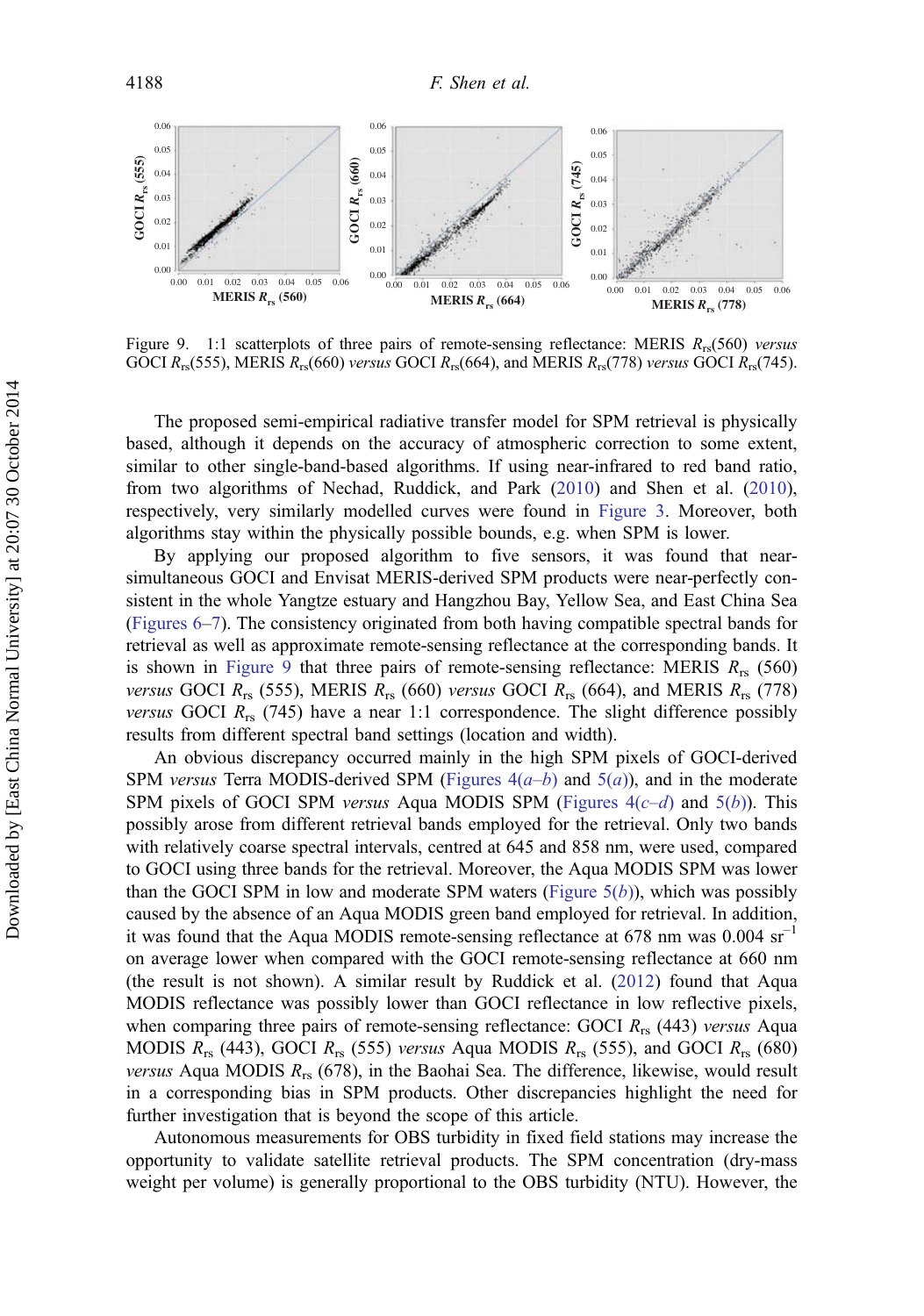calibrated relationship between the OBS turbidity and the corresponding SPM concentration has not been stable and can be impacted by particle size, shape, and composition, aggregation/flocculation, bubbles, and chemical and biological fouling. The unknown time variation in particle size or aggregation/flocculation and fouling will nearly always result in inaccurate OBS data (Downing [2006\)](#page-18-0). An effective way to develop the calibrated relationship is by simultaneous operation of OBS measurements and water samplings, which may minimize the physical and biochemical impacts. However, the way is impractical for the autonomous measurements due to inaccessibility, remote operations, and limited technical support.

Although the three OBS instruments were of the same type, the difference in their purchase and time use would affect the discrepancy in calibration coefficients. Nevertheless, we adopted two calibrated relationships, one from our cruise campaign in the Yangtze river mouth during July 2011 and another from the calibration in the South Branch by Xue, He, and Wang ([2004\)](#page-20-0), for OBS calibration. The results suggested that satellite multi-sensor-derived SPM was mostly in good correspondence with the OBS SPM time series in the three fixed stations on 9 October and 5 April 2011 and 30 April 2010 [\(Figure 8](#page-14-0)), except in the Nanmen station on 5 April 2011 (Figure 8 $(c)$ ). In addition, since the three fixed stations were located in the upper estuary, the OBS SPM with a flat variation in a day should be normal, unlike the strong fluctuations in the Turbidity Maximum and Hangzhou Bay. Hence, it is no surprise that there is a flat trend in the GOCI time series SPM in these stations (Figure  $8(a-c)$ ).

#### 7. Conclusion

The proposed SPM algorithm was recalibrated using a dataset of 144 samples measured in situ from 17 cruise campaigns. The algorithm has become more generic and adapted for multi-sensor retrievals. The LUTs for atmospheric correction, which were only for MERIS data in previous work, were supplemented and are currently suitable for multi-sensor data. Through comparative analysis of inter-sensor-derived products, it was found that GOCIderived SPM with Envisat MERIS-derived SPM was in a near-perfect accordance in the entire Yangtze estuary and Hangzhou Bay, Yellow Sea, and East China Sea. Likewise, Envisat MERIS-, Terra MODIS-, and FY-3 MERSI-derived SPM products exhibited a good accordance in three fixed stations in the Yangtze estuary. Terra MODIS-derived SPM with GOCI-derived SPM, except in Hangzhou Bay (i.e. high SPM waters), and Aqua MODIS-derived SPM with GOCI-derived SPM, except in the South Branch and south of the Subei coast (i.e. moderate SPM waters), showed a good correspondence. These imply that the SPM retrieval algorithm proposed can be applied to multiple sensors. Results suggest that the algorithm is feasible and compatible for SPM retrieval by multiple sensors. Matchups of synchronous multi-sensor-derived SPM with concurrent OBS SPM time series observed in three field fixed stations mostly displayed a good correspondence. This will enhance future confidence to further validate time series SPM products estimated from satellite multi-sensors.

#### Acknowledgements

Thanks to Chinese Meteorological Satellite Center for providing FY-3 MERSI data, to the KORDI/ KOSC for providing GOCI data, and to the ESA for providing MERIS data via the Dragon Programme.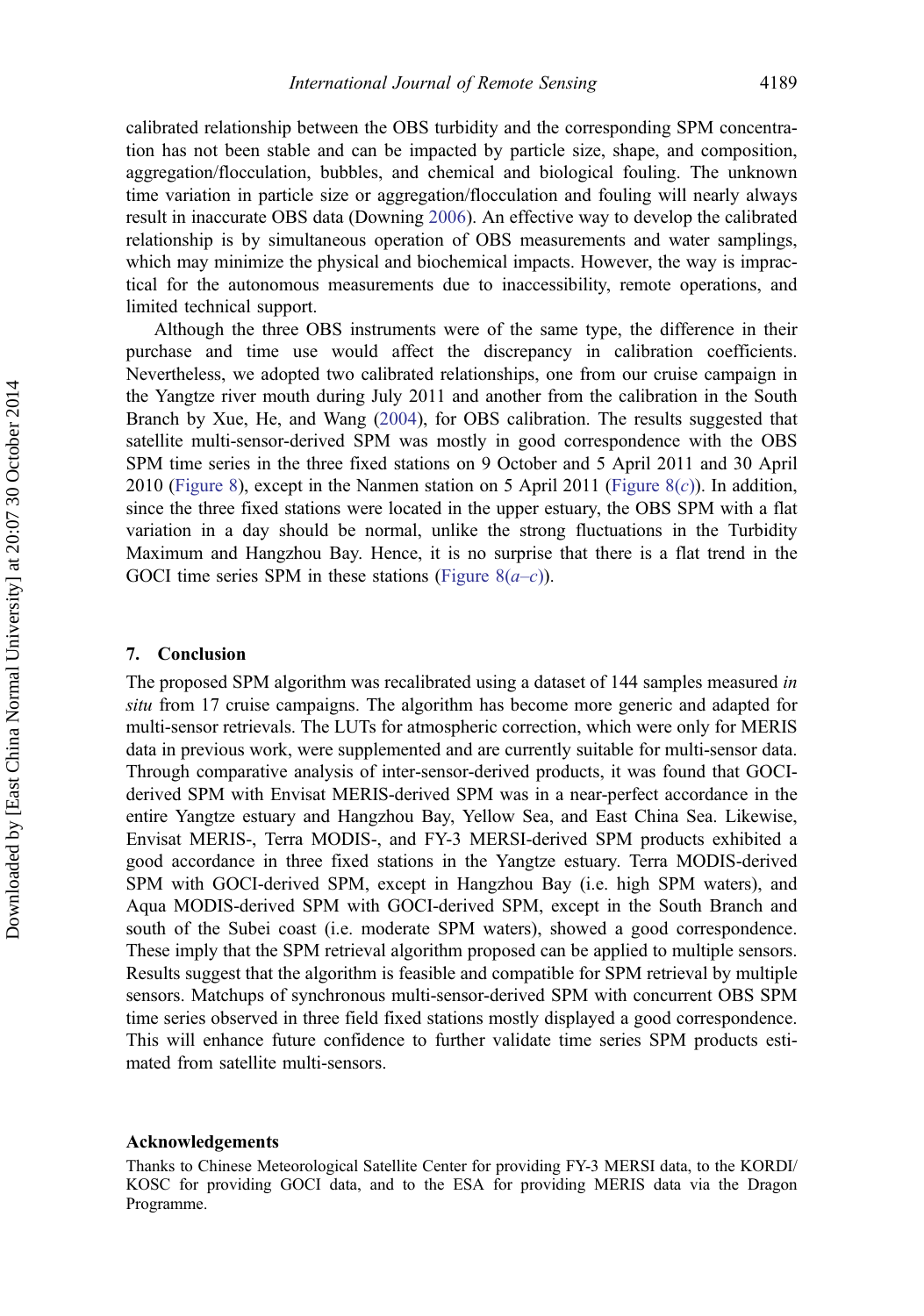#### <span id="page-18-0"></span>Funding

This work was supported by the National Key Basic Research Programme of China (No.2010CB951204), the National Science Foundation of China (No.41271375), and the Doctoral Fund of Ministry of Education of China (No.20120076110009). The fieldwork was funded by the SKLEC grants (2012KYYW02).

#### References

- Brajard, J., C. Jamet, C. Moulin, and S. Thiria. 2006. "Use of A Neuro-Variational Inversion for Retrieving Oceanic and Atmospheric Constituents from Satellite Ocean Colour Sensor: Application to Absorbing Aerosols." Neural Networks 19: 178–185. doi:10.1016/j. neunet.2006.01.015.
- Choi, J., Y. J. Park, J. H. Ahn, H. Lim, J. Eom, and J. Ryu. 2012. "GOCI, the World's First Geostationary Ocean Color Observation Satellite, for the Monitoring of Temporal Variability in Coastal Water Turbidity." Journal of Geophysical Research: Oceans 117: C09004. doi:10.1029/ 2012JC008046.
- Cui, T., J. Zhang, S. Groom, L. Sun, T. Smyth, and S. Sathyendranath. 2010. "Validation of MERIS Ocean-Color Products in the Bohai Sea: A Case Study for Turbid Coastal Waters." Remote Sensing of Environment 114 (10): 2326-2336. doi:10.1016/j.rse.2010.05.009.
- Donlon, C., B. Berruti, A. Buongiorno, M.-H. Ferreira, P. Féménias, J. Frerick, P. Goryl, U. Klein, H. Laur, C. Mavrocordatos, J. Nieke, H. Rebhan, B. Seitz, J. Stroede, and R. Sciarra. 2012. "The Global Monitoring for Environment and Security (GMES) Sentinel-3 Mission." Remote Sensing of Environment 120: 37–57. doi:10.1016/j.rse.2011.07.024.
- Downing, J. 2006. "Twenty-Five Years with OBS Sensors: the Good, the Bad, and the Ugly." Continental Shelf Research 26: 2299–2318. doi:10.1016/j.csr.2006.07.018.
- Doxaran, D., J. M. Froidefond, P. Castaing, and M. Babin. 2009. "Dynamics of the Turbidity Maximum Zone in a Macrotidal Estuary (The Gironde, France): Observations from Field and MODIS Satellite Data." Estuarine, Coastal and Shelf Science 81: 321–332. doi:10.1016/j. ecss.2008.11.013.
- El-Asmar, H. M., and K. White. 2002. "Changes in Coastal Sediment Transport Processes Due to Construction of New Damietta Harbour, Nile Delta, Egypt." Coastal Engineering 46: 127–138. doi:10.1016/S0378-3839(02)00068-6.
- Fargion, G. S., and J. L. Muller, 2000, "Ocean Optics Protocols for Satellite Ocean Color Sensor Validation, Revision2." NASA TM-2000-209966, GSFC, 2000. [http://seabass.gsfc.nasa.gov/](http://seabass.gsfc.nasa.gov/docs/SIMBIOS-OOPR2.pdf) [docs/SIMBIOS-OOPR2.pdf](http://seabass.gsfc.nasa.gov/docs/SIMBIOS-OOPR2.pdf)
- Gordon, H. R., O. B. Brown, and M. M. Jacobs. 1975. "Computed Relationships Between the Inherent and Apparent Optical Properties of a Flat Homogeneous Ocean." Applied Optics 14 (2): 417–427.
- Gregg, W. W., and R. H. Woodward. 1998. "Improvements in Coverage Frequency of Ocean Color: Combining Data from Seawifs and MODIS." IEEE Transactions on Geoscience and Remote Sensing 36: 1350–1353. doi:10.1109/36.701084.
- IOCCG (International Ocean-Color Coordinating Group) 2000. "Remote Sensing of Ocean Color in Coastal, and Other Optically-Complex, Waters." In Reports of the International Ocean-Color Coordinating Group, edited by S. Sathyendranath. Dartmouth: IOCCG.
- IOCCG (International Ocean-Color Coordinating Group) 2007. "Ocean-Colour Data Merging." In Reports of the International Ocean-Colour Coordinating Group, edited by W. Gregg. Dartmouth: IOCCG.
- IOCCG (International Ocean-Color Coordinating Group) 2008. "Why Ocean Colour? The Societal Benefits of Ocean-Colour Technology." In Reports of the International Ocean-Colour Coordinating Group, edited by T. Platt, N. Hoepffner, V. Stuart, and C. Brown. Dartmouth: IOCCG.
- IOCCG (International Ocean-Color Coordinating Group) 2010. "Atmospheric Correction for Remotely-Sensed Ocean-Colour Products." In Reports of the International Ocean-Colour Coordinating Group, edited by M. Wang. Dartmouth: IOCCG.
- Jamet, C., S. Thiria, C. Moulin, and M. Crepon. 2005. "Use of A Neurovariational Inversion for Retrieving Oceanic and Atmospheric Constituents from Ocean Color Imagery: A Feasibility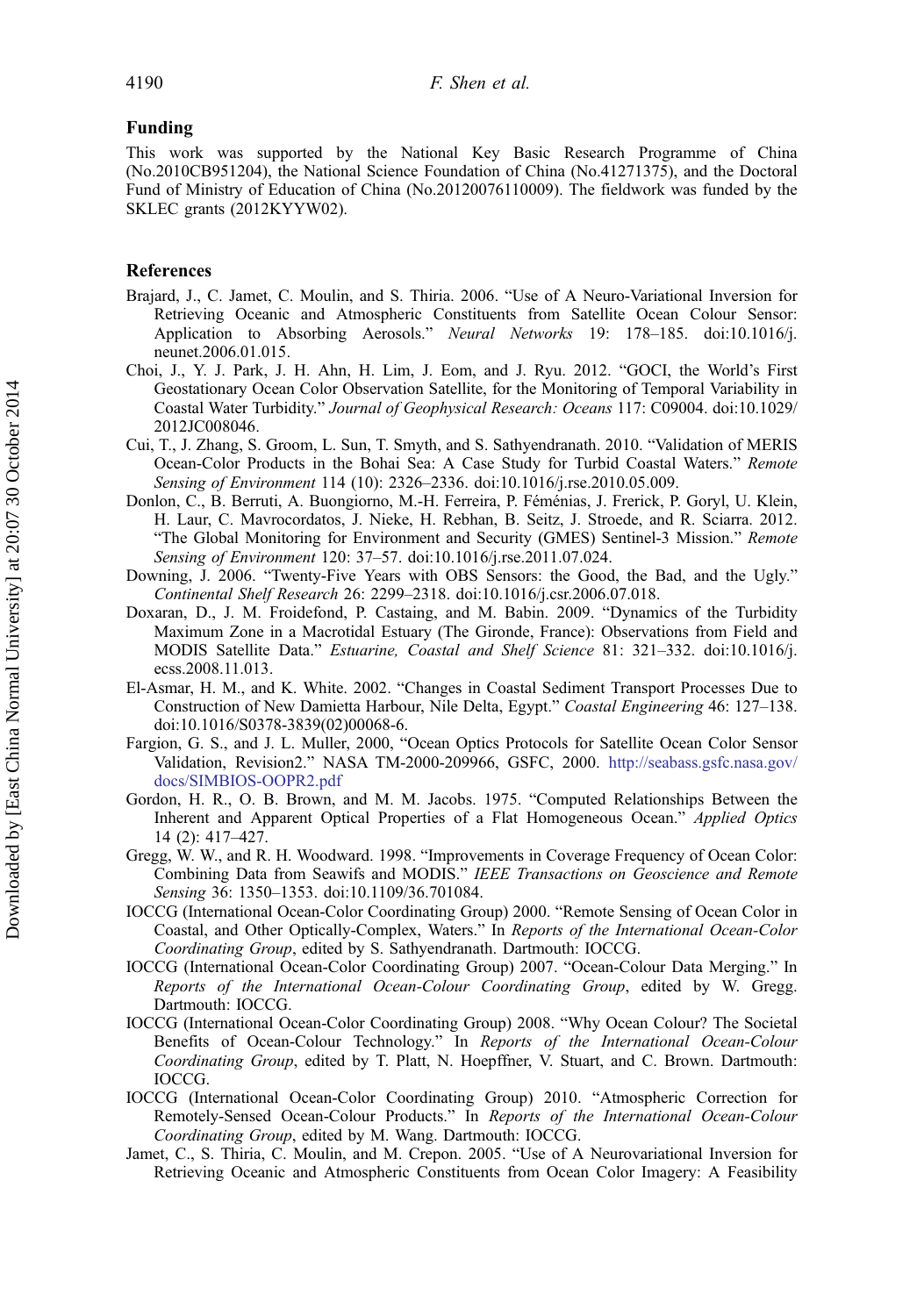<span id="page-19-0"></span>Study." Journal of Atmospheric and Oceanic Technology 22: 460–475. doi:10.1175/ JTECH1688.1.

- Krause-Jensen, D., and K. Sand-Jensen. 1998. "Light Attenuation and Photosynthesis of Aquatic Plant Communities." Limnology and Oceanography 43: 396–407. doi:10.4319/ lo.1998.43.3.0396.
- Maritorena, S., O. H. Fanton d'Andon, A. Mangin, and D. A. Siegel. 2010. "Merged Satellite Ocean Color Data Products Using a Bio-Optical Model: Characteristics, Benefits and Issues." Remote Sensing of Environment 114: 1791-1804. doi:10.1016/j.rse.2010.04.002.
- Maritorena, S., and D. A. Siegel. 2005. "Consistent Merging of Satellite Ocean Color Data Sets Using a Bio-Optical Model." Remote Sensing of Environment 94 (4): 429−440. doi:10.1016/j. rse.2004.08.014.
- McClain, C. R. 2009. "A Decade of Satellite Ocean Color Observations." Annual Review of Marine Science 1: 19–42. doi:10.1146/annurev.marine.010908.163650.
- Miller, R. L., and B. A. McKee. 2004. "Using MODIS Terra 250 M Imagery to Map Concentrations of Total Suspended Matter in Coastal Waters." Remote Sensing of Environment 93: 259–266. doi:10.1016/j.rse.2004.07.012.
- Mobley, C. D. 1999. "Estimation of the Remote-Sensing Reflectance from Above-Surface Measurements." Applied Optics 38: 7442-7455. doi:10.1364/AO.38.007442.
- Morel, A., Y. Huot, B. Gentili, P. J. Werdell, S. B. Hooker, and B. A. Franz. 2007. "Examining the Consistency of Products Derived from Various Ocean Color Sensors in Open Ocean (Case 1) Waters in the Perspective of A Multi-Sensor Approach." Remote Sensing of Environment 111 (1): 69–88. doi:10.1016/j.rse.2007.03.012.
- Nechad, B., K. Ruddick, and Y. Park. 2010. "Calibration and Validation of A Generic Multisensor Algorithm for Mapping of Total Suspended Matter in Turbid Waters." Remote Sensing of Environment 114: 854–866. doi:10.1016/j.rse.2009.11.022.
- Pottier, C., V. Garcon, G. Larnicol, J. Sudre, P. Schaeffer, and P. Y. Le Traon. 2006. "Merging Seawifs and MODIS/AQUA Ocean Color Data in North and Equatorial Atlantic Using Weighted Averaging and Objective Analysis." IEEE Transactions on Geoscience and Remote Sensing 44 (11): 3436–3451. doi:10.1109/TGRS.2006.878441.
- Ruddick, K., Q. Vanhellemont, J. Yan, G. Neukermans, G. Wei, and S. Shang. 2012. "Variability of Suspended Particulate Matter in the Bohai Sea from the Geostationary Ocean Color Imager (GOCI)." Ocean Science Journal 47 (3): 331–345. doi:10.1007/s12601-012-0032-4.
- Ryu, J., H. Han, S. Cho, Y. Park, and Y. Ahn. 2012. "Overview of Geostationary Ocean Color Imager (GOCI) and GOCI Data Processing System (GDPS)." Ocean Science Journal 47 (3): 223–233. doi:10.1007/s12601-012-0024-4.
- Schoellhamer, D. H., T. E. Mumley, and J. E. Leatherbarrow. 2007. "Suspended Sediment and Sediment-Associated Contaminants in San Francisco Bay." Environmental Research 105: 119– 131. doi:10.1016/j.envres.2007.02.002.
- Schroeder, T., I. Behnert, M. Schaale, J. Fischer, and R. Doerffer. 2007. "Atmospheric Correction Algorithm for MERIS above Case-2 Waters." International Journal of Remote Sensing 28: 1469–1486. doi:10.1080/01431160600962574.
- Shen, F., and W. Verhoef. 2010. "Suppression of Local Haze Variations in MERIS Images over Turbid Coastal Waters for Retrieval of Suspended Sediment Concentration." Optics Express, 18 (12): 12653–12662. doi:10.1364/OE.18.012653.
- Shen, F., W. Verhoef, Y. Zhou, M. S. Salama, and X. Liu. 2010. "Satellite Estimates of Wide-Range Suspended Sediment Concentrations in Changjiang (Yangtze) Estuary Using MERIS Data." Estuaries and Coasts 33: 1420–1429. doi:10.1007/s12237-010-9313-2.
- Shen, F., Y. Zhou, J. Li, Q. He, and W. Verhoef. 2013. "Remotely Sensed Variability of the Suspended Sediment Concentration and Its Response to Decreased River Discharge in the Yangtze Estuary and Adjacent Coast." Continental Shelf Research 69: 52-61. doi:10.1016/j. csr.2013.09.002.
- Sun, L., M. H. Guo, N. Xu, L. J. Zhang, J. J. Liu, X. Q. Hu, Y. Li, Z. G. Rong, and Z. H. Zhao. 2012. "On-Orbit Response Variation Analysis of FY-3 MERSI Reflective Solar Bands Based on Dunhuang Site Calibration." Spectroscopy and Spectral Analysis 32 (7): 1869.
- Wang, M., S. Son, and W. Shi. 2009. "Evaluation of MODIS SWIR and NIR-SWIR Atmospheric Correction Algorithms using Seabass Data." Remote Sensing of Environment 113: 635–644. doi:10.1016/j.rse.2008.11.005.